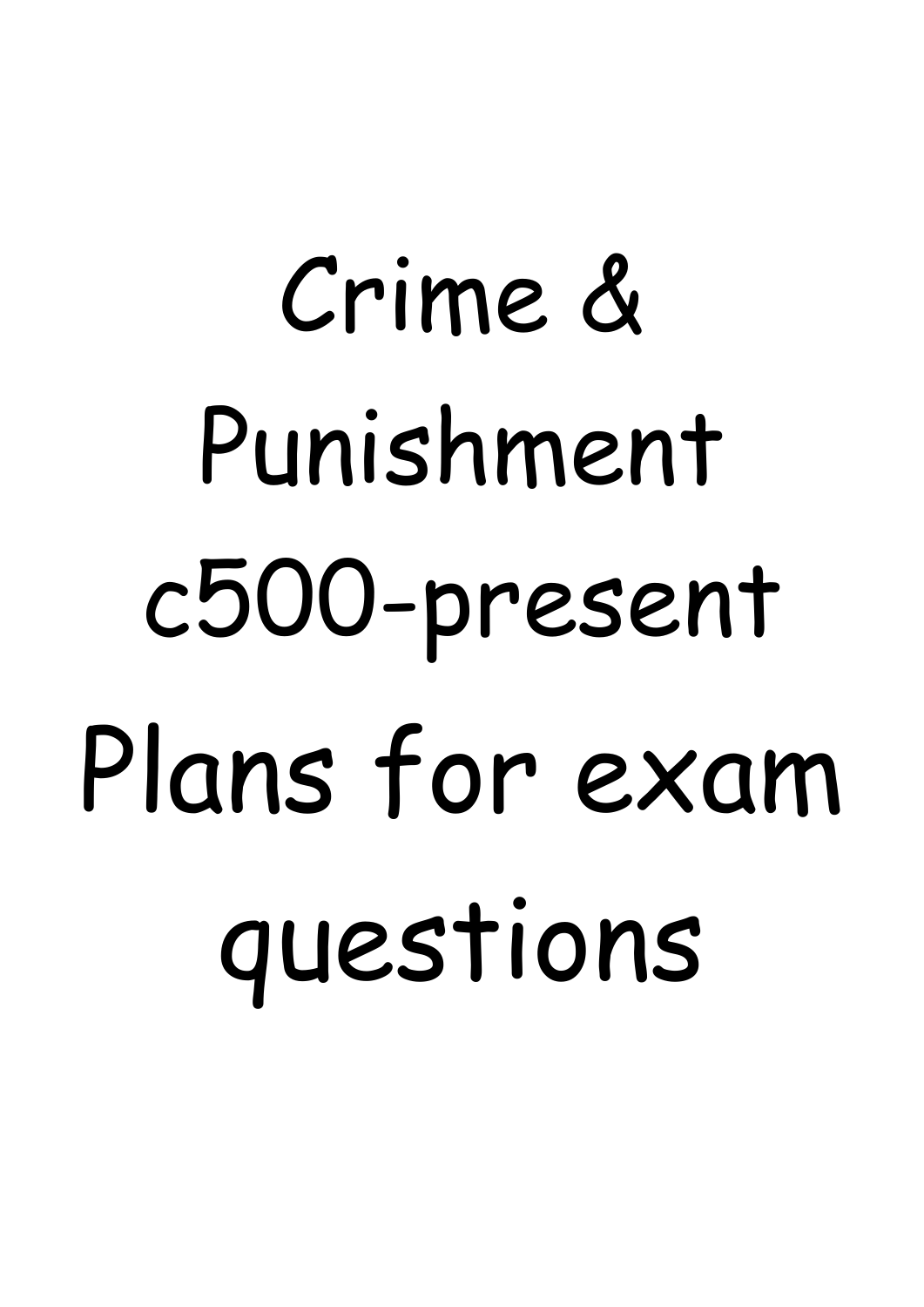## **Plans for potential question 1s:**

|                                    | Find a difference and a similarity regarding methods of punishment. |
|------------------------------------|---------------------------------------------------------------------|
| Two sources showing<br>difference: |                                                                     |
| Difference identified:             |                                                                     |
| Evidence from both<br>sources:     |                                                                     |
| Two sources showing<br>similarity: |                                                                     |
| Similarity identified:             |                                                                     |
| Evidence from both<br>sources:     |                                                                     |

| Find a difference and a similarity regarding methods of punishment. |  |
|---------------------------------------------------------------------|--|
| Two sources showing<br>difference:                                  |  |
| Difference identified:                                              |  |
| Evidence from both<br>sources:                                      |  |
| Two sources showing<br>similarity:                                  |  |
| Similarity identified:                                              |  |
| Evidence from both<br>sources:                                      |  |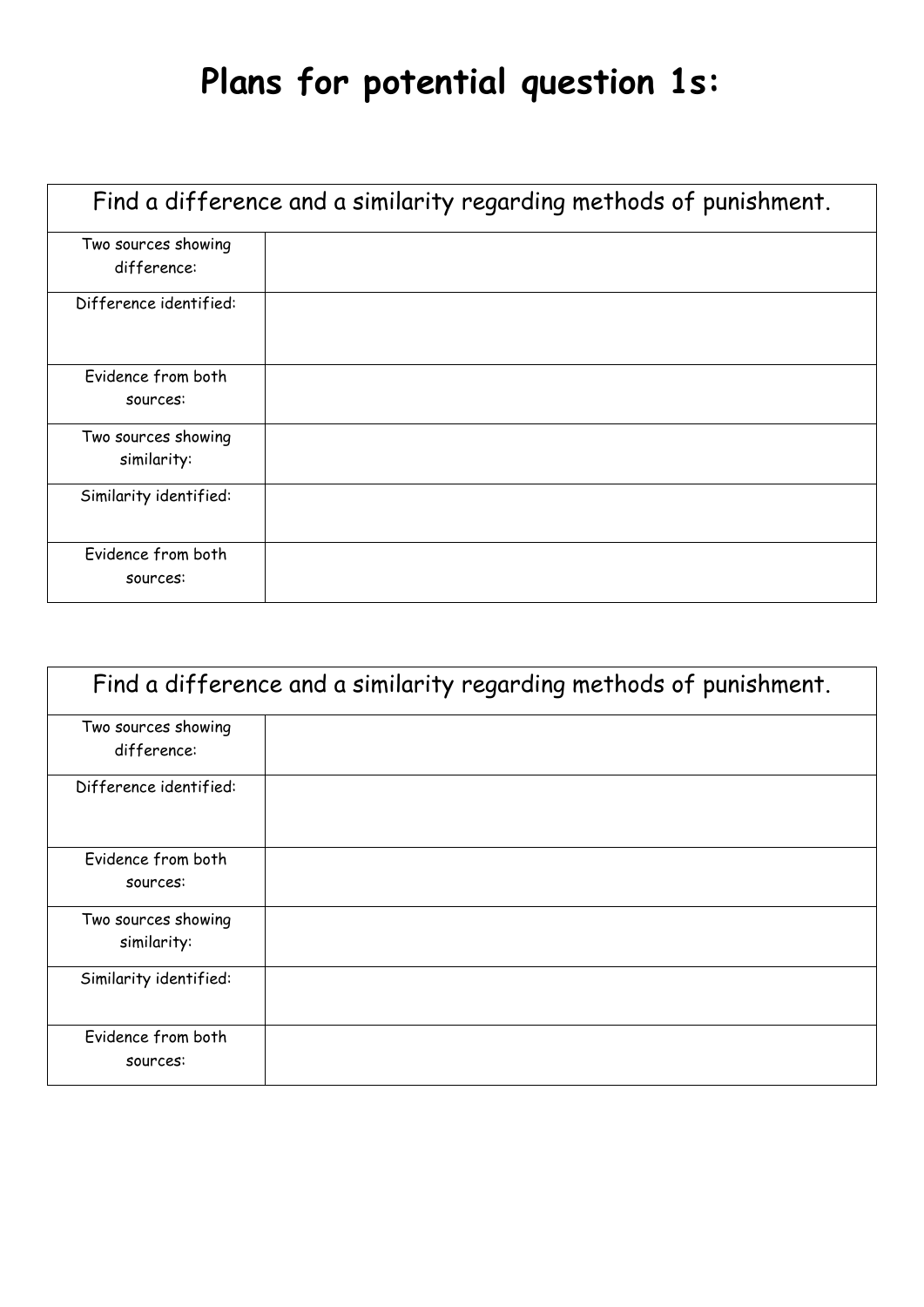## **Plans for potential question 2s:**

| How reliable are Sources D and E?                      |                                                      |
|--------------------------------------------------------|------------------------------------------------------|
|                                                        | Intro: both sources are reliable to a certain extent |
| Points source D makes:                                 |                                                      |
| Own knowledge to<br>support point made by<br>Source D: |                                                      |
| Reliability based on<br>year?                          |                                                      |
| Reliability based on<br>author?                        |                                                      |
| Reliability based on type<br>of source?                |                                                      |
| Why this caused<br>change:                             |                                                      |
| Points source E makes:                                 |                                                      |
| Own knowledge to<br>support point made by<br>Source E: |                                                      |
| Reliability based on<br>year?                          |                                                      |
| Reliability based on<br>author?                        |                                                      |
| Reliability based on type<br>of source?                |                                                      |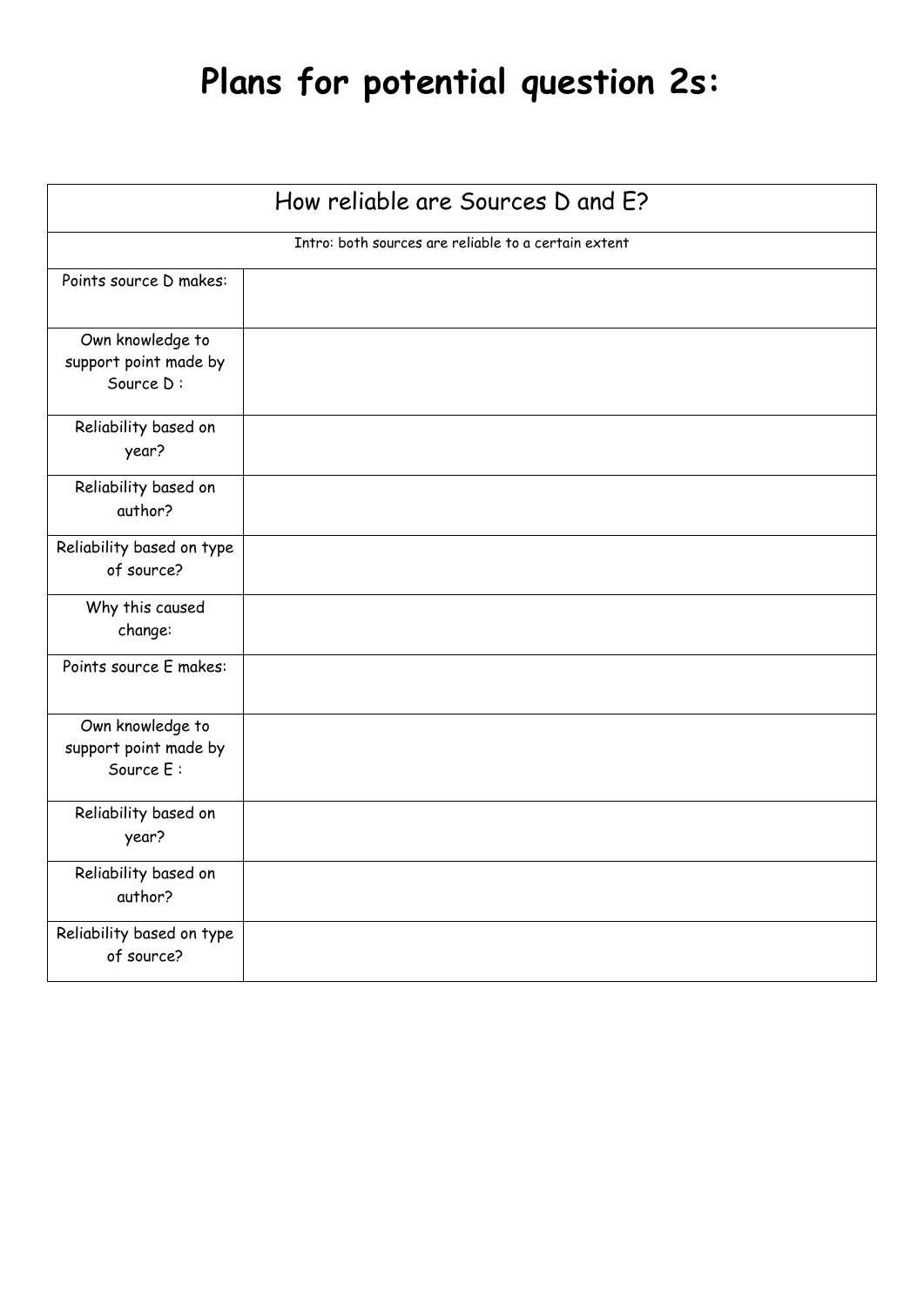| How reliable are Sources D and E?                      |                                                      |  |  |
|--------------------------------------------------------|------------------------------------------------------|--|--|
|                                                        | Intro: both sources are reliable to a certain extent |  |  |
| Points source D makes:                                 |                                                      |  |  |
| Own knowledge to<br>support point made by<br>Source D: |                                                      |  |  |
| Reliability based on<br>year?                          |                                                      |  |  |
| Reliability based on<br>author?                        |                                                      |  |  |
| Reliability based on type<br>of source?                |                                                      |  |  |
| Why this caused<br>change:                             |                                                      |  |  |
| Points source E makes:                                 |                                                      |  |  |
| Own knowledge to<br>support point made by<br>Source E: |                                                      |  |  |
| Reliability based on<br>year?                          |                                                      |  |  |
| Reliability based on<br>author?                        |                                                      |  |  |
| Reliability based on type<br>of source?                |                                                      |  |  |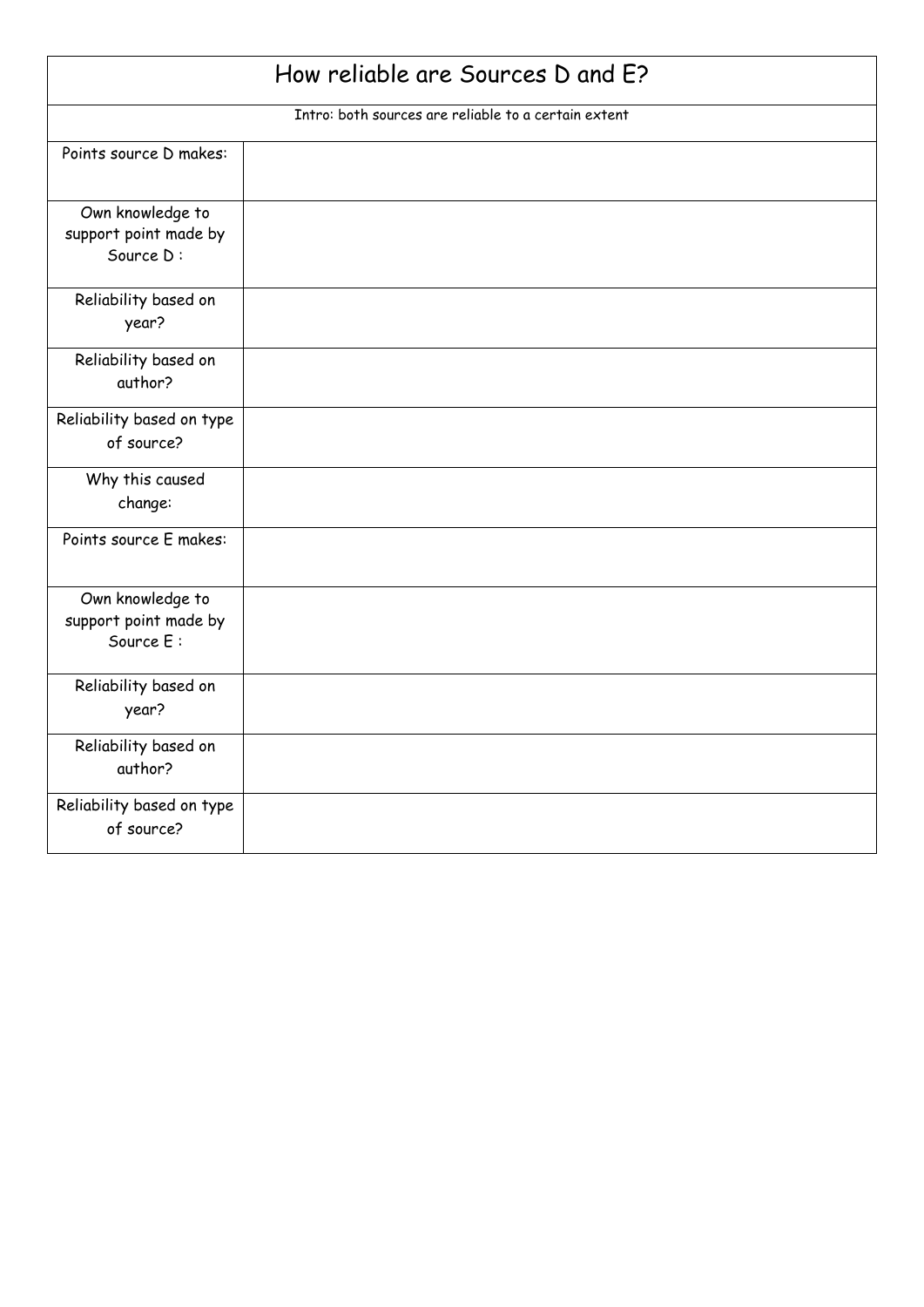## **Plans for potential question 3s:**

| Describe the role of poverty in causing crime. |  |
|------------------------------------------------|--|
| Intro:                                         |  |
| First point:                                   |  |
| Second point:                                  |  |
| Third point:                                   |  |
| Overall consequence:                           |  |

| Describe the role of famine in causing crime. |  |
|-----------------------------------------------|--|
| Intro:                                        |  |
| First point:                                  |  |
| Second point:                                 |  |
| Third point:                                  |  |
| Overall consequence:                          |  |

| Describe the role of warfare in causing crime. |  |
|------------------------------------------------|--|
| Intro:                                         |  |
| First point:                                   |  |
| Second point:                                  |  |
| Third point:                                   |  |
| Overall consequence:                           |  |

| Describe the role of vagrancy in causing crime. |  |
|-------------------------------------------------|--|
| Intro:                                          |  |
| First point:                                    |  |
| Second point:                                   |  |
| Third point:                                    |  |
| Overall consequence:                            |  |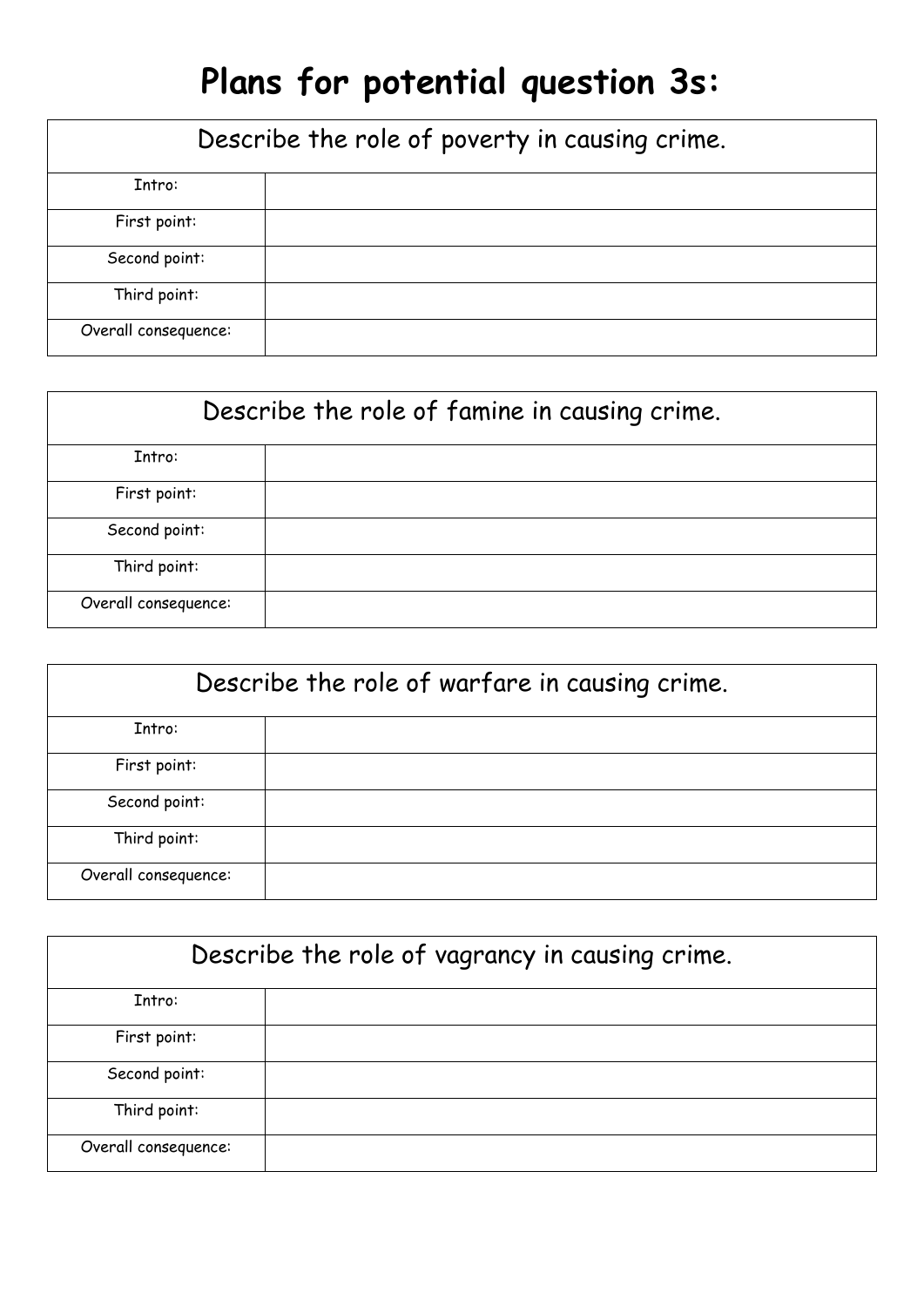| Describe the role of heresy in causing crime. |  |
|-----------------------------------------------|--|
| Intro:                                        |  |
| First point:                                  |  |
| Second point:                                 |  |
| Third point:                                  |  |
| Overall consequence:                          |  |

| Describe the role of industrialisation in causing crime. |  |
|----------------------------------------------------------|--|
| Intro:                                                   |  |
| First point:                                             |  |
| Second point:                                            |  |
| Third point:                                             |  |
| Overall consequence:                                     |  |

| Describe the role of urbanisation in causing crime. |  |
|-----------------------------------------------------|--|
| Intro:                                              |  |
| First point:                                        |  |
| Second point:                                       |  |
| Third point:                                        |  |
| Overall consequence:                                |  |

| Describe the role of technology in causing crime. |  |
|---------------------------------------------------|--|
| Intro:                                            |  |
| First point:                                      |  |
| Second point:                                     |  |
| Third point:                                      |  |
| Overall consequence:                              |  |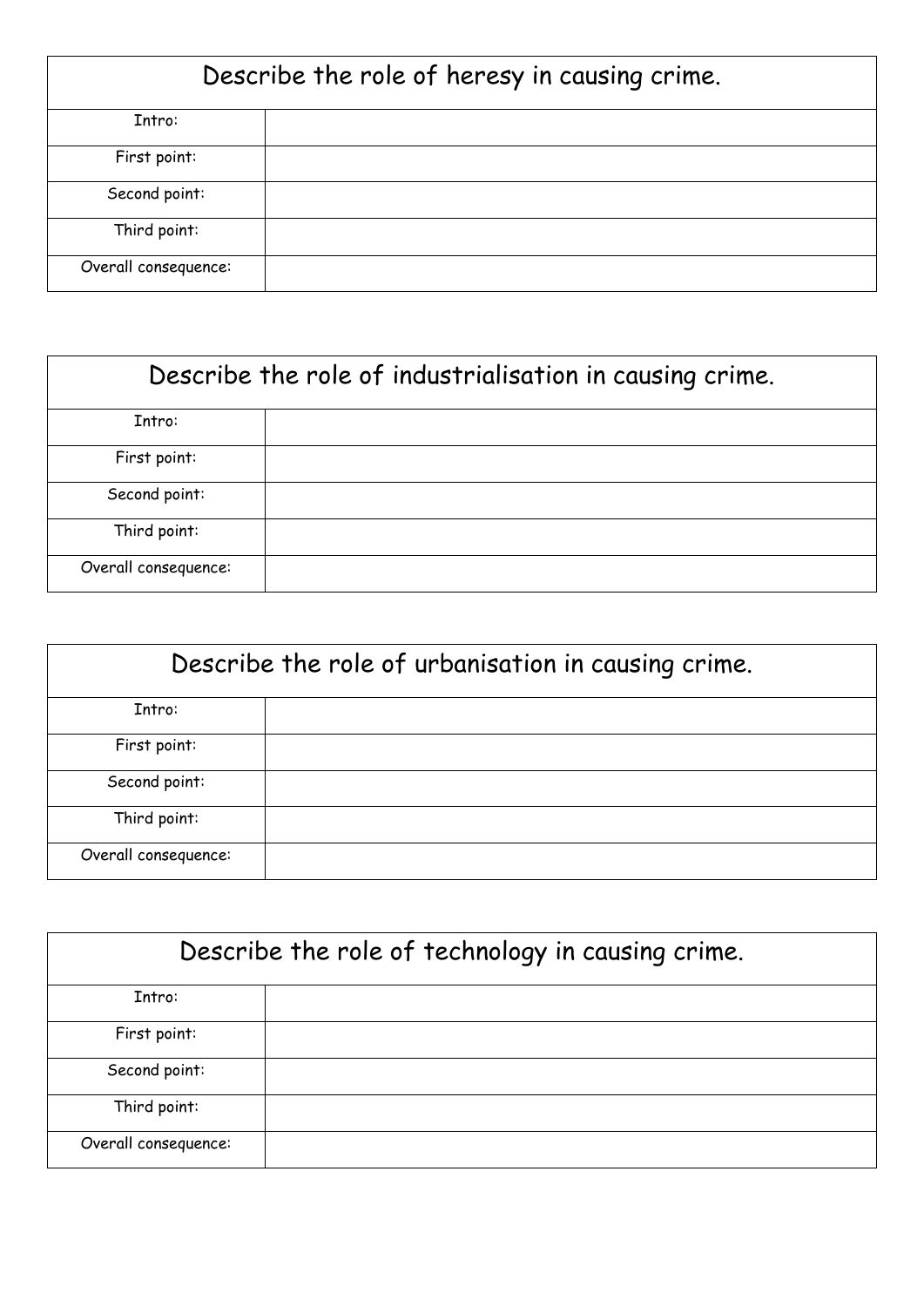| Describe the crime of vagrancy. |  |
|---------------------------------|--|
| Intro:                          |  |
| First point:                    |  |
| Second point:                   |  |
| Third point:                    |  |
| Overall consequence:            |  |

| Describe the crime of heresy. |  |
|-------------------------------|--|
| Intro:                        |  |
| First point:                  |  |
| Second point:                 |  |
| Third point:                  |  |
| Overall consequence:          |  |

| Describe the crime of treason. |  |
|--------------------------------|--|
| Intro:                         |  |
| First point:                   |  |
| Second point:                  |  |
| Third point:                   |  |
| Overall consequence:           |  |

| Describe the crime of smuggling. |  |
|----------------------------------|--|
| Intro:                           |  |
| First point:                     |  |
| Second point:                    |  |
| Third point:                     |  |
| Overall consequence:             |  |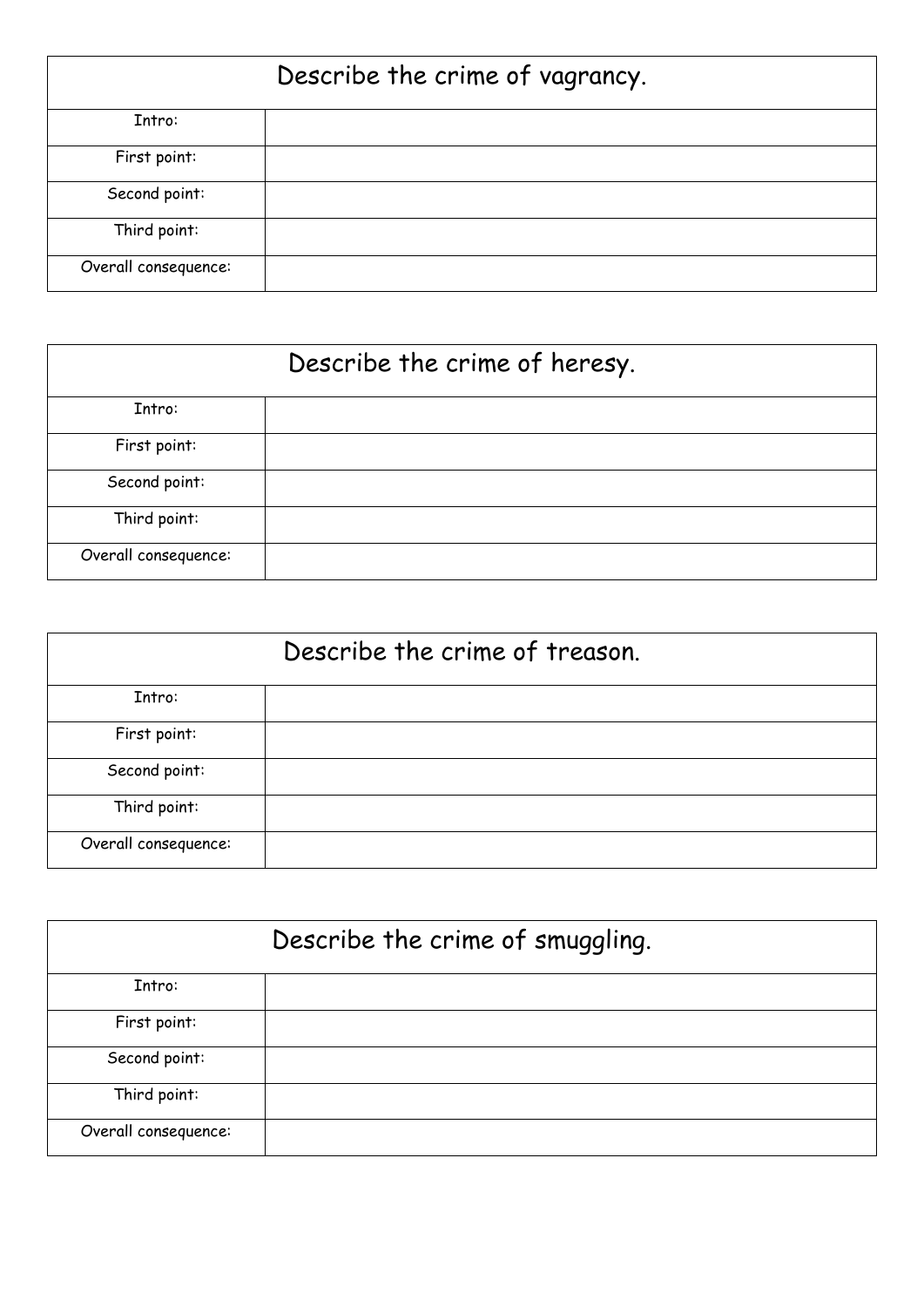| Describe the crime of highway robbery. |  |
|----------------------------------------|--|
| Intro:                                 |  |
| First point:                           |  |
| Second point:                          |  |
| Third point:                           |  |
| Overall consequence:                   |  |

| Describe crimes associated with industrialisation. |  |
|----------------------------------------------------|--|
| Intro:                                             |  |
| First point:                                       |  |
| Second point:                                      |  |
| Third point:                                       |  |
| Overall consequence:                               |  |

| Describe crimes associated with urbanisation. |  |
|-----------------------------------------------|--|
| Intro:                                        |  |
| First point:                                  |  |
| Second point:                                 |  |
| Third point:                                  |  |
| Overall consequence:                          |  |

| Describe crimes associated with the motor car. |  |
|------------------------------------------------|--|
| Intro:                                         |  |
| First point:                                   |  |
| Second point:                                  |  |
| Third point:                                   |  |
| Overall consequence:                           |  |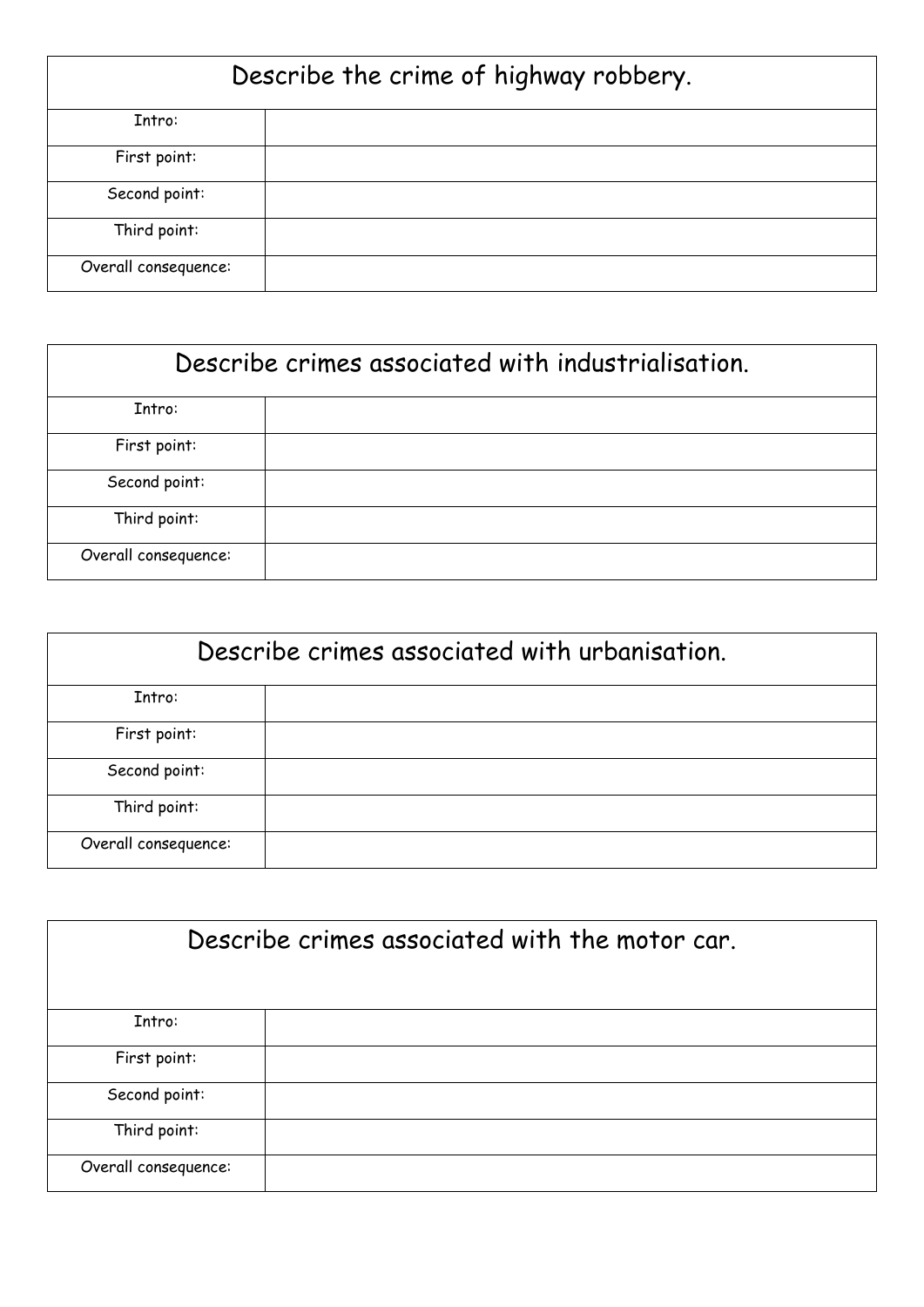| Describe crimes associated with computers. |  |
|--------------------------------------------|--|
| Intro:                                     |  |
| First point:                               |  |
| Second point:                              |  |
| Third point:                               |  |
| Overall consequence:                       |  |

| Describe crimes associated with hooliganism. |  |
|----------------------------------------------|--|
| Intro:                                       |  |
| First point:                                 |  |
| Second point:                                |  |
| Third point:                                 |  |
| Overall consequence:                         |  |

| Describe crimes associated with terrorism. |  |
|--------------------------------------------|--|
| Intro:                                     |  |
| First point:                               |  |
| Second point:                              |  |
| Third point:                               |  |
| Overall consequence:                       |  |

| Describe the role of the community in combating crime. |  |
|--------------------------------------------------------|--|
| Intro:                                                 |  |
| First point:                                           |  |
| Second point:                                          |  |
| Third point:                                           |  |
| Overall consequence:                                   |  |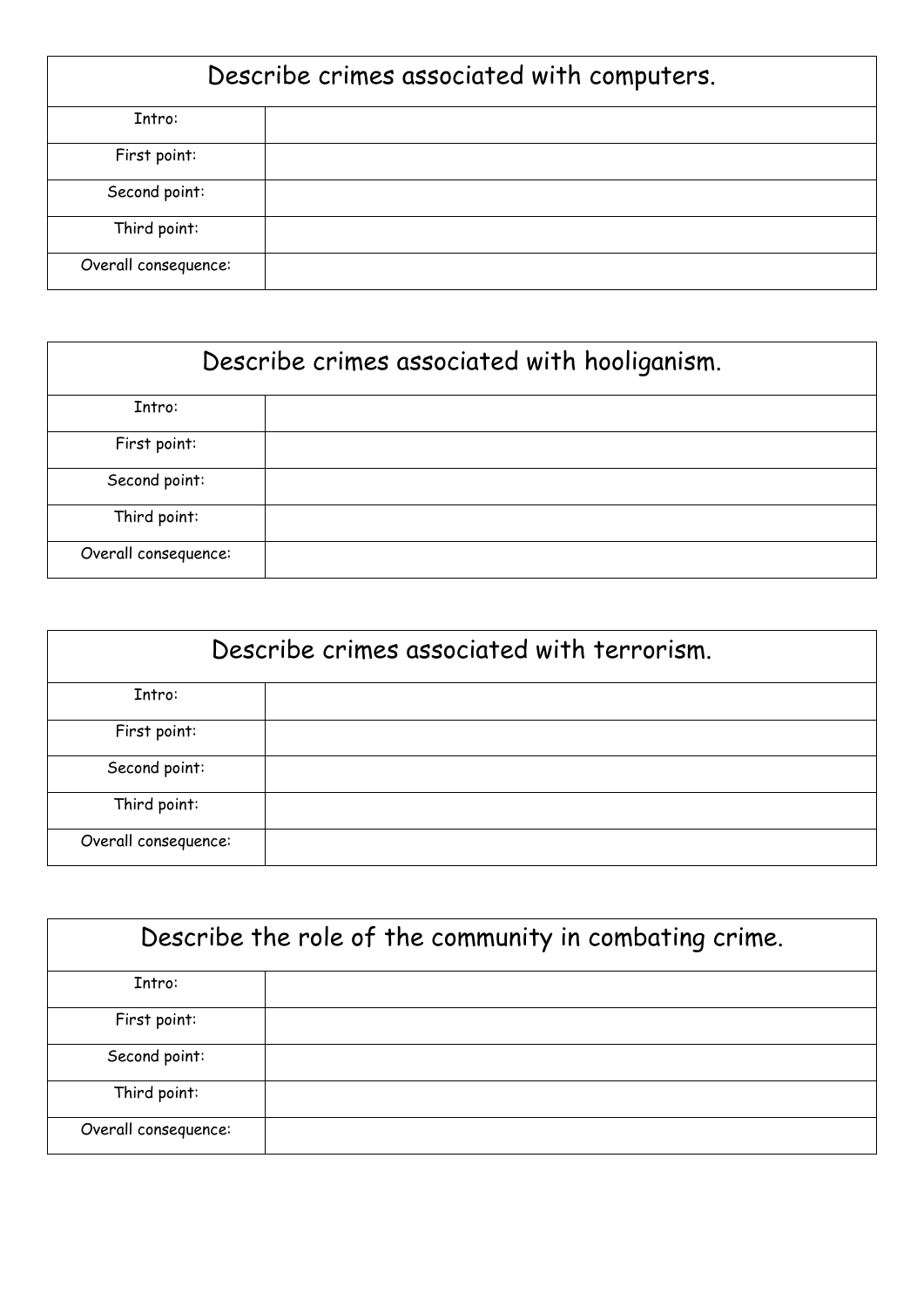| Describe the role of manor courts in combating crime. |  |
|-------------------------------------------------------|--|
| Intro:                                                |  |
| First point:                                          |  |
| Second point:                                         |  |
| Third point:                                          |  |
| Overall consequence:                                  |  |

| Describe the role of church courts in combating crime. |  |
|--------------------------------------------------------|--|
| Intro:                                                 |  |
| First point:                                           |  |
| Second point:                                          |  |
| Third point:                                           |  |
| Overall consequence:                                   |  |

| Describe the role of royal courts in combating crime. |  |
|-------------------------------------------------------|--|
| Intro:                                                |  |
| First point:                                          |  |
| Second point:                                         |  |
| Third point:                                          |  |
| Overall consequence:                                  |  |

| Describe the role of the parish in combating crime. |  |
|-----------------------------------------------------|--|
| Intro:                                              |  |
| First point:                                        |  |
| Second point:                                       |  |
| Third point:                                        |  |
| Overall consequence:                                |  |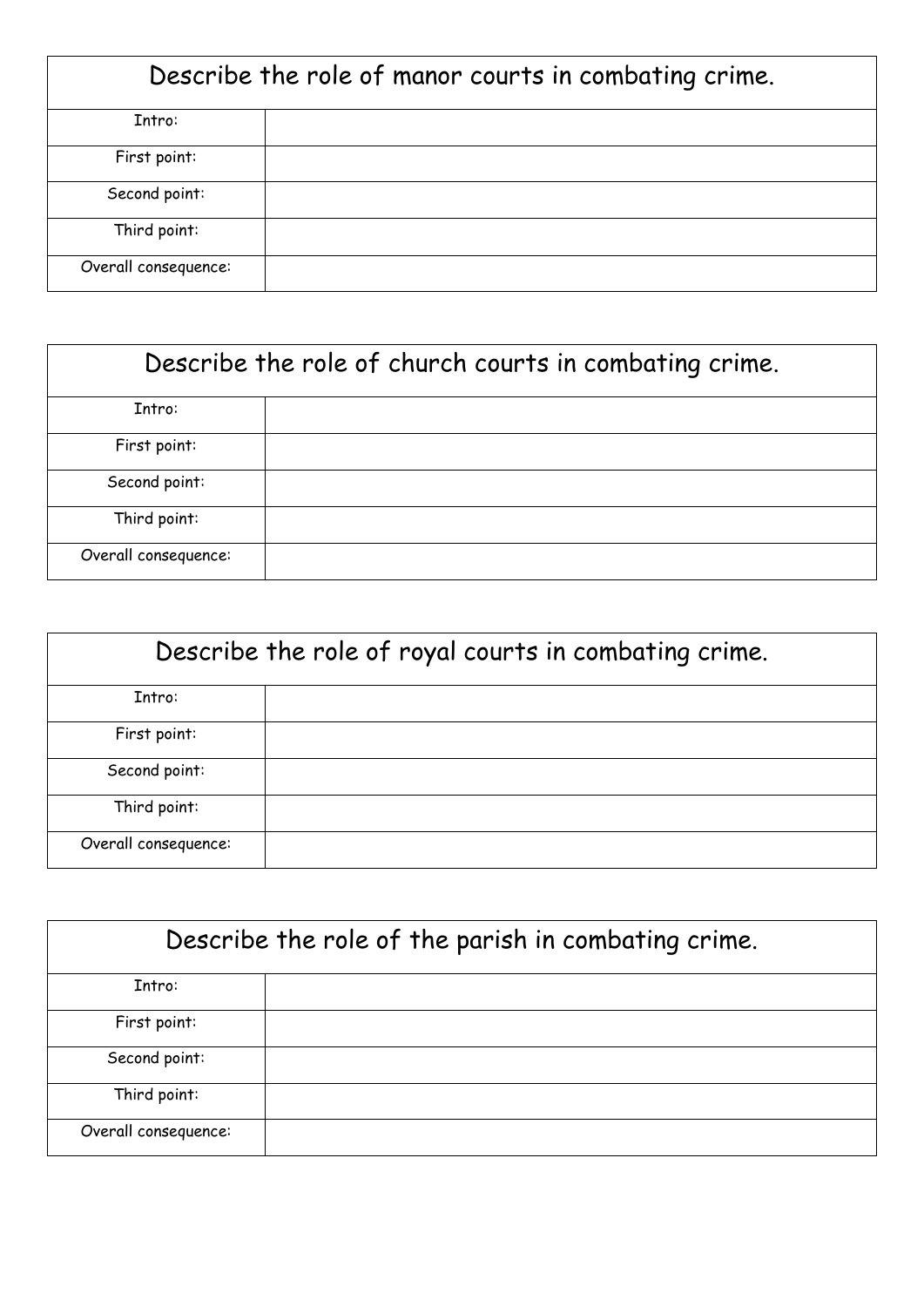| Describe the role of early police in combating crime. |  |
|-------------------------------------------------------|--|
| Intro:                                                |  |
| First point:                                          |  |
| Second point:                                         |  |
| Third point:                                          |  |
| Overall consequence:                                  |  |

| Describe the role of the 20 <sup>th</sup> century police in combating crime. |  |
|------------------------------------------------------------------------------|--|
| Intro:                                                                       |  |
| First point:                                                                 |  |
| Second point:                                                                |  |
| Third point:                                                                 |  |
| Overall consequence:                                                         |  |

| Describe the role of Justices of the Peace (JPs) in combating crime. |  |
|----------------------------------------------------------------------|--|
| Intro:                                                               |  |
| First point:                                                         |  |
| Second point:                                                        |  |
| Third point:                                                         |  |
| Overall consequence:                                                 |  |

| Describe the role night watchmen in combating crime. |  |
|------------------------------------------------------|--|
| Intro:                                               |  |
| First point:                                         |  |
| Second point:                                        |  |
| Third point:                                         |  |
| Overall consequence:                                 |  |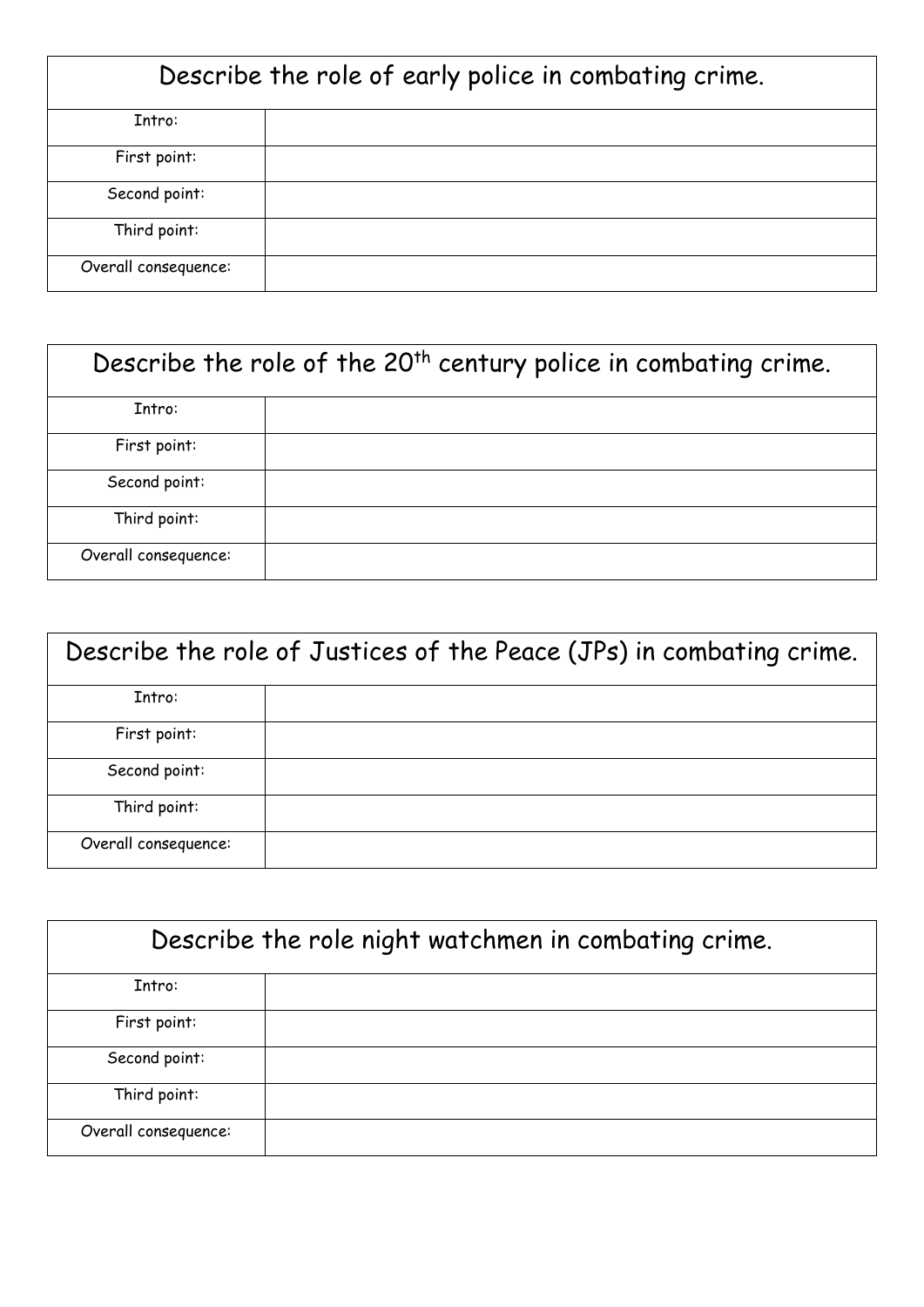| Describe the role of parish constables in combating crime. |  |
|------------------------------------------------------------|--|
| Intro:                                                     |  |
| First point:                                               |  |
| Second point:                                              |  |
| Third point:                                               |  |
| Overall consequence:                                       |  |

| Describe the role of the Bow Street Runners in combating crime. |  |
|-----------------------------------------------------------------|--|
| Intro:                                                          |  |
| First point:                                                    |  |
| Second point:                                                   |  |
| Third point:                                                    |  |
| Overall consequence:                                            |  |

| Describe the role of the Metropolitan Police in combating crime. |  |
|------------------------------------------------------------------|--|
| Intro:                                                           |  |
| First point:                                                     |  |
| Second point:                                                    |  |
| Third point:                                                     |  |
| Overall consequence:                                             |  |

| Describe the role of extending police forces in combating crime. |  |
|------------------------------------------------------------------|--|
| Intro:                                                           |  |
| First point:                                                     |  |
| Second point:                                                    |  |
| Third point:                                                     |  |
| Overall consequence:                                             |  |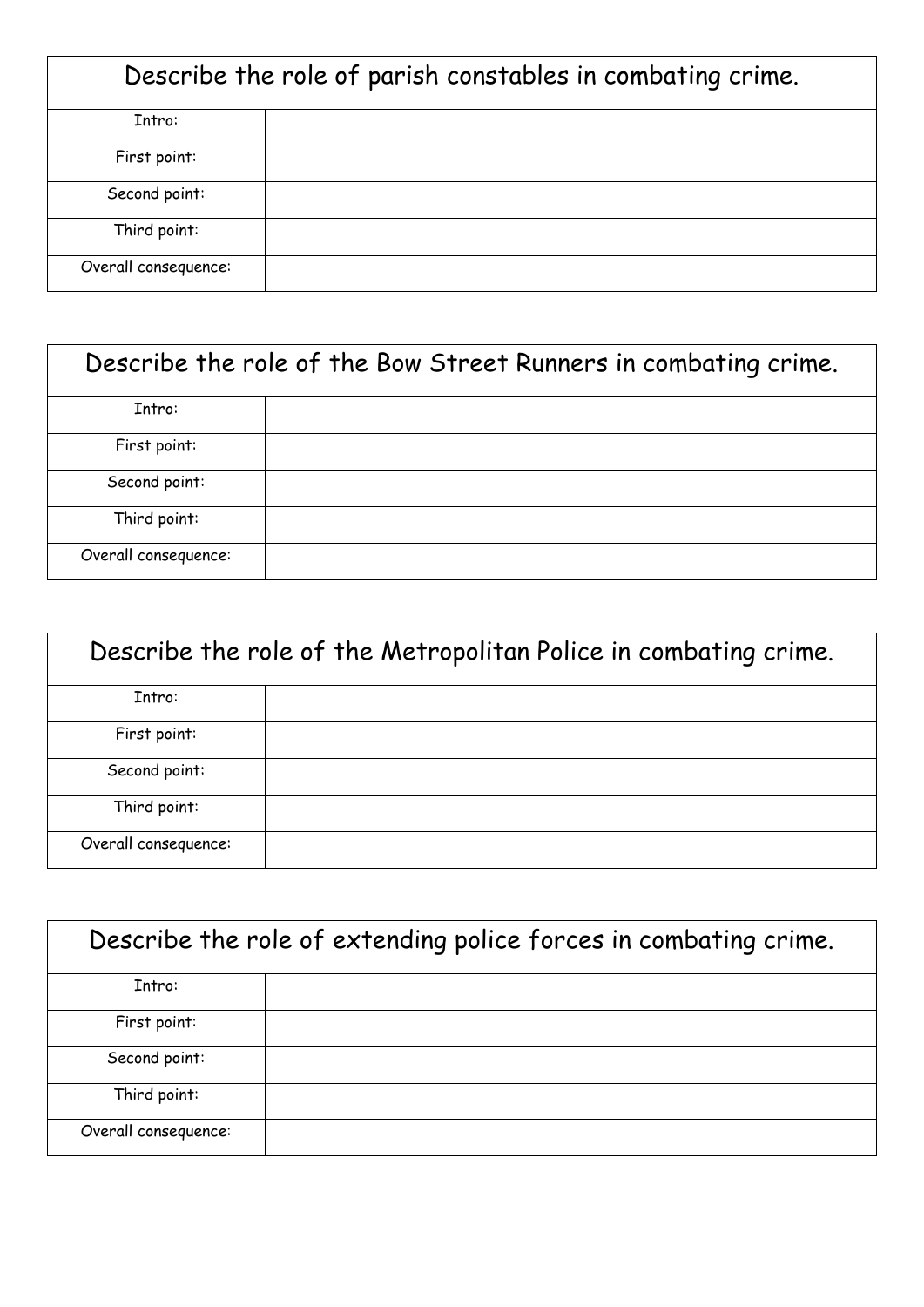| Describe the increasing role of transport in combating crime. |  |
|---------------------------------------------------------------|--|
| Intro:                                                        |  |
| First point:                                                  |  |
| Second point:                                                 |  |
| Third point:                                                  |  |
| Overall consequence:                                          |  |

| Describe the increasing role of communication in combating crime. |  |
|-------------------------------------------------------------------|--|
| Intro:                                                            |  |
| First point:                                                      |  |
| Second point:                                                     |  |
| Third point:                                                      |  |
| Overall consequence:                                              |  |

| Describe the increasing role of specialisation in combating crime. |  |
|--------------------------------------------------------------------|--|
| Intro:                                                             |  |
| First point:                                                       |  |
| Second point:                                                      |  |
| Third point:                                                       |  |
| Overall consequence:                                               |  |

| Describe the increasing role of community police in combating crime. |  |
|----------------------------------------------------------------------|--|
| Intro:                                                               |  |
| First point:                                                         |  |
| Second point:                                                        |  |
| Third point:                                                         |  |
| Overall consequence:                                                 |  |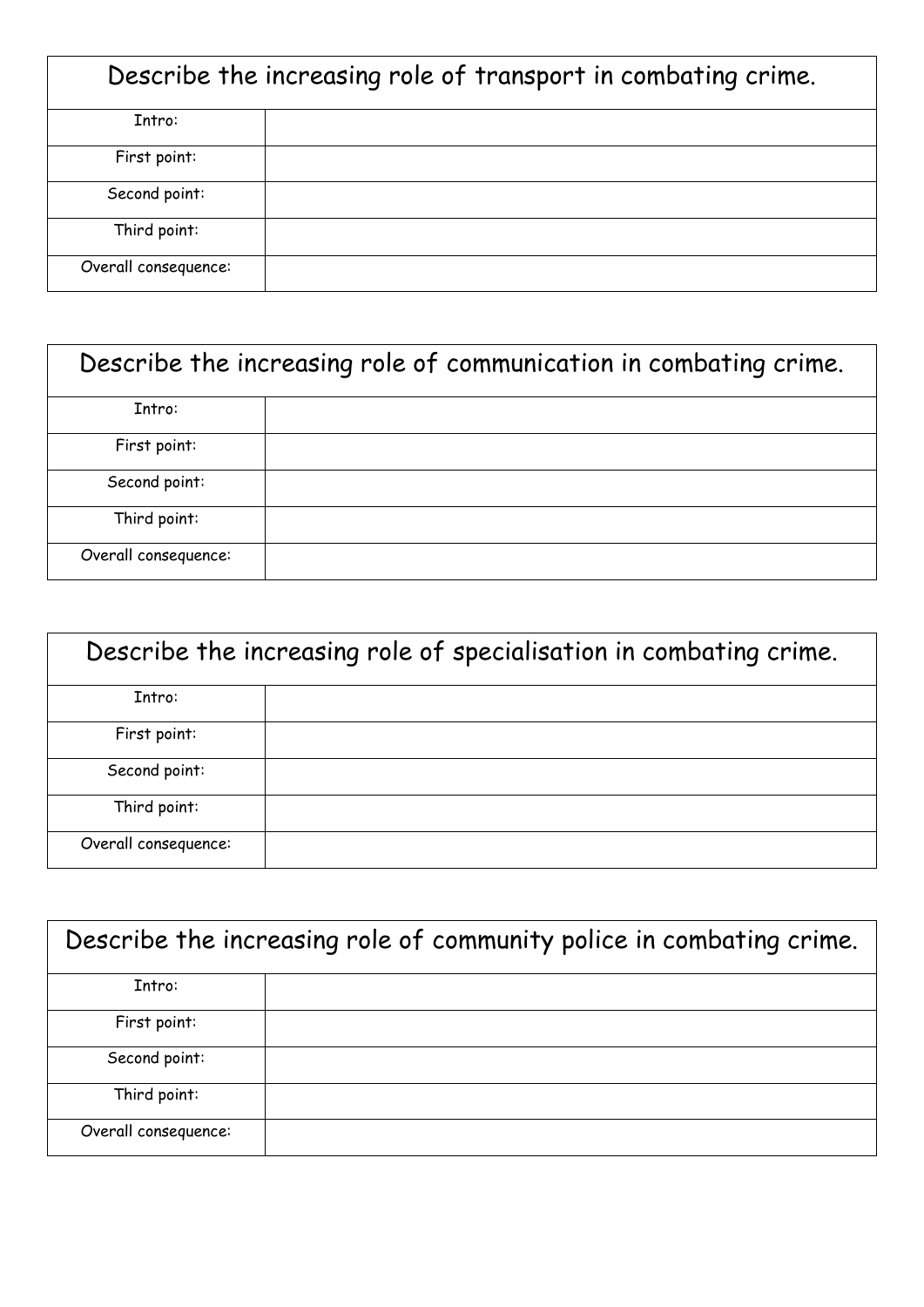| Describe punishment in Saxon England. |  |
|---------------------------------------|--|
| Intro:                                |  |
| First point:                          |  |
| Second point:                         |  |
| Third point:                          |  |
| Overall consequence:                  |  |

| Describe punishment in Norman England. |  |
|----------------------------------------|--|
| Intro:                                 |  |
| First point:                           |  |
| Second point:                          |  |
| Third point:                           |  |
| Overall consequence:                   |  |

| Describe punishment in England during the Middle Ages. |  |
|--------------------------------------------------------|--|
| Intro:                                                 |  |
| First point:                                           |  |
| Second point:                                          |  |
| Third point:                                           |  |
| Overall consequence:                                   |  |

| Describe punishment in Tudor England. |  |
|---------------------------------------|--|
| Intro:                                |  |
| First point:                          |  |
| Second point:                         |  |
| Third point:                          |  |
| Overall consequence:                  |  |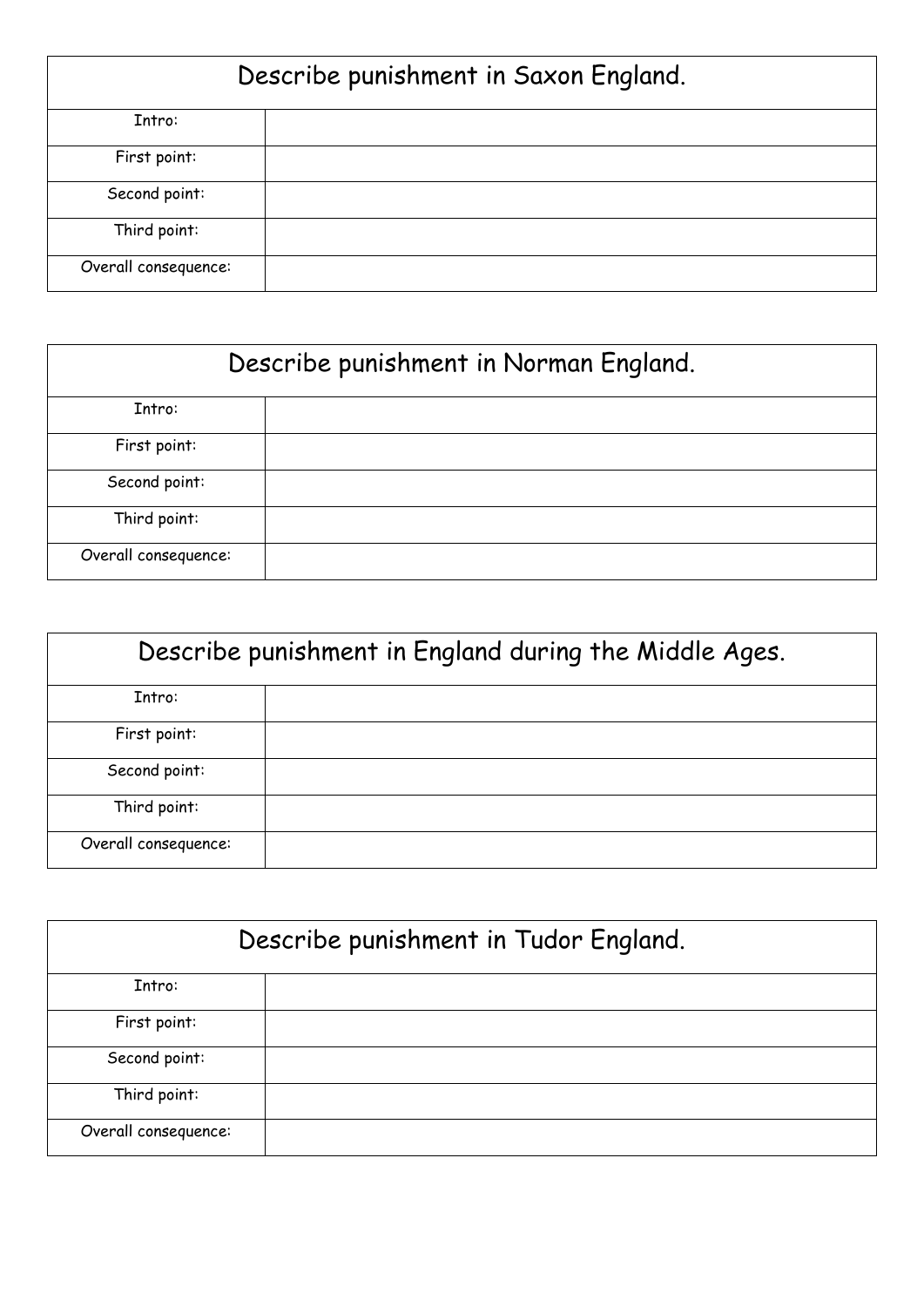| Describe punishment in 19 <sup>th</sup> century England. |  |
|----------------------------------------------------------|--|
| Intro:                                                   |  |
| First point:                                             |  |
| Second point:                                            |  |
| Third point:                                             |  |
| Overall consequence:                                     |  |

| Describe punishment in 20 <sup>th</sup> century England. |  |
|----------------------------------------------------------|--|
| Intro:                                                   |  |
| First point:                                             |  |
| Second point:                                            |  |
| Third point:                                             |  |
| Overall consequence:                                     |  |

| Describe the concept of retribution in dealing with crime. |  |
|------------------------------------------------------------|--|
| Intro:                                                     |  |
| First point:                                               |  |
| Second point:                                              |  |
| Third point:                                               |  |
| Overall consequence:                                       |  |

| Describe the concept of deterrence in dealing with crime. |  |
|-----------------------------------------------------------|--|
| Intro:                                                    |  |
| First point:                                              |  |
| Second point:                                             |  |
| Third point:                                              |  |
| Overall consequence:                                      |  |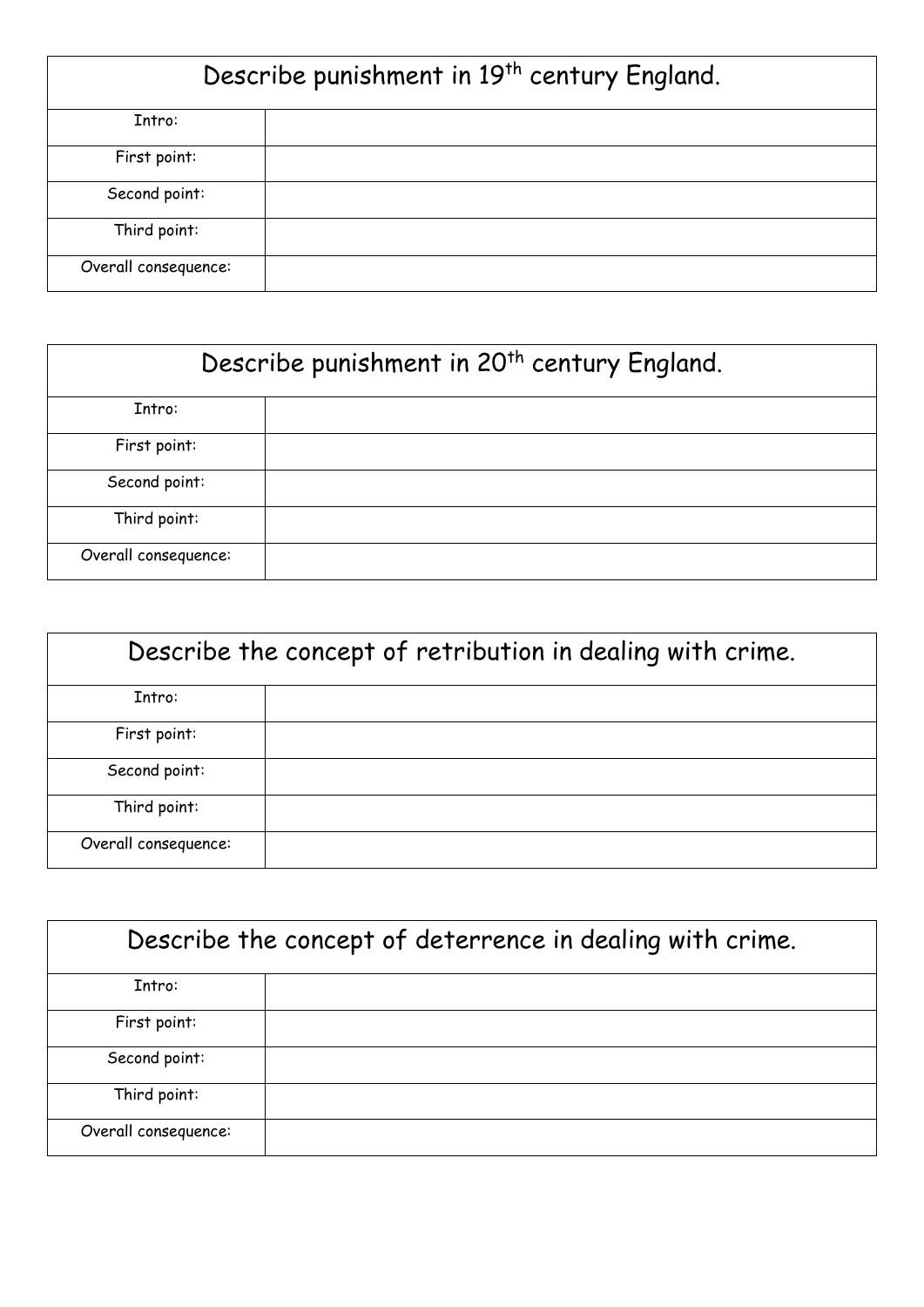| Describe the concept of humiliation in dealing with crime. |  |  |
|------------------------------------------------------------|--|--|
| Intro:                                                     |  |  |
| First point:                                               |  |  |
| Second point:                                              |  |  |
| Third point:                                               |  |  |
| Overall consequence:                                       |  |  |

| Describe the concept of public punishment in dealing with crime. |  |
|------------------------------------------------------------------|--|
| Intro:                                                           |  |
| First point:                                                     |  |
| Second point:                                                    |  |
| Third point:                                                     |  |
| Overall consequence:                                             |  |

| Describe the concept of banishment in dealing with crime. |  |  |
|-----------------------------------------------------------|--|--|
| Intro:                                                    |  |  |
| First point:                                              |  |  |
| Second point:                                             |  |  |
| Third point:                                              |  |  |
| Overall consequence:                                      |  |  |

| Describe the concept of using harsh prisons in dealing with crime. |  |  |
|--------------------------------------------------------------------|--|--|
| Intro:                                                             |  |  |
| First point:                                                       |  |  |
| Second point:                                                      |  |  |
| Third point:                                                       |  |  |
| Overall consequence:                                               |  |  |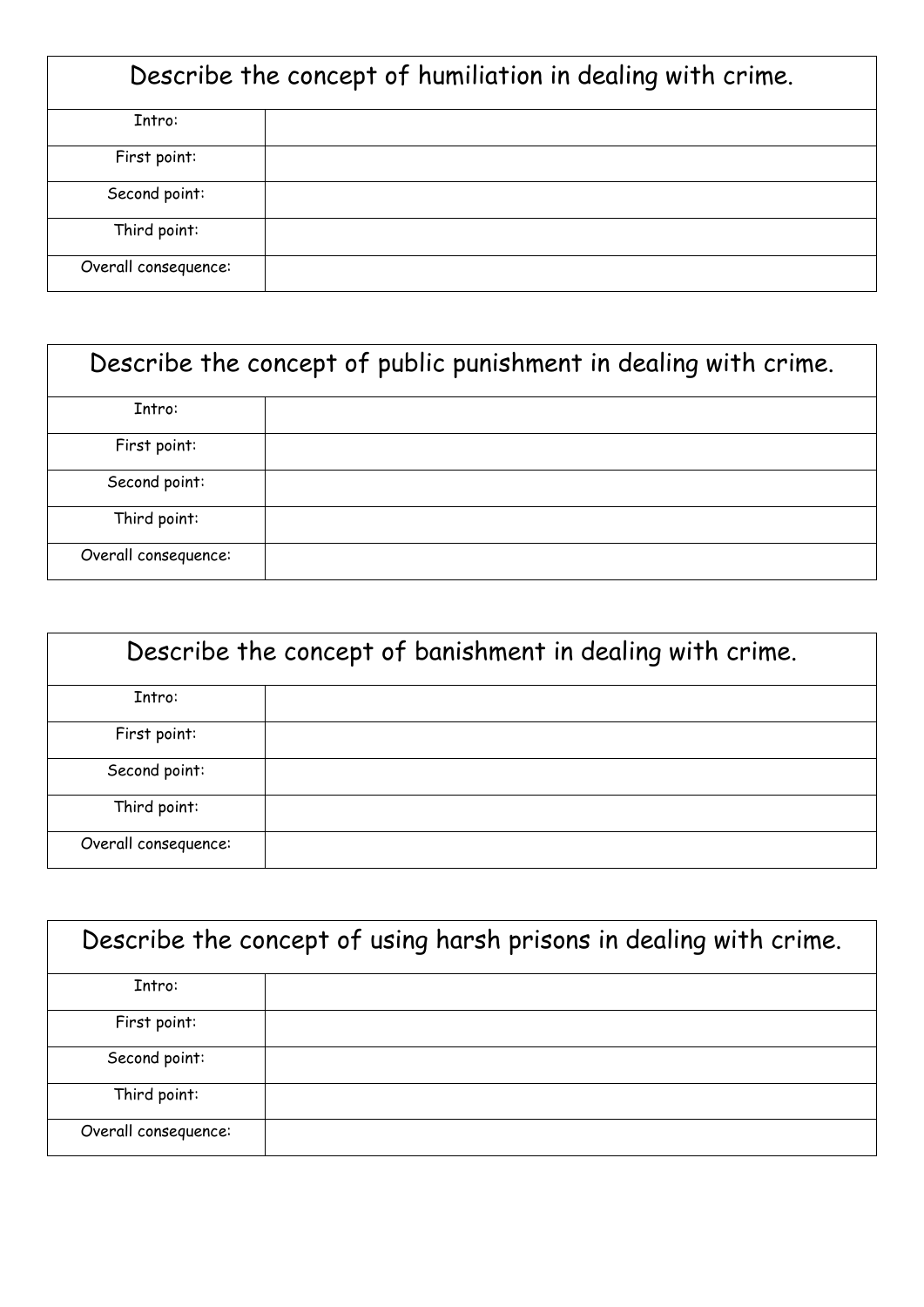| Describe the concept of reforming prisons in dealing with crime. |  |
|------------------------------------------------------------------|--|
| Intro:                                                           |  |
| First point:                                                     |  |
| Second point:                                                    |  |
| Third point:                                                     |  |
| Overall consequence:                                             |  |

| Describe the concept of reform/rehabilitation in dealing with crime. |  |  |
|----------------------------------------------------------------------|--|--|
| Intro:                                                               |  |  |
| First point:                                                         |  |  |
| Second point:                                                        |  |  |
| Third point:                                                         |  |  |
| Overall consequence:                                                 |  |  |

## **Plans for potential question 4s:**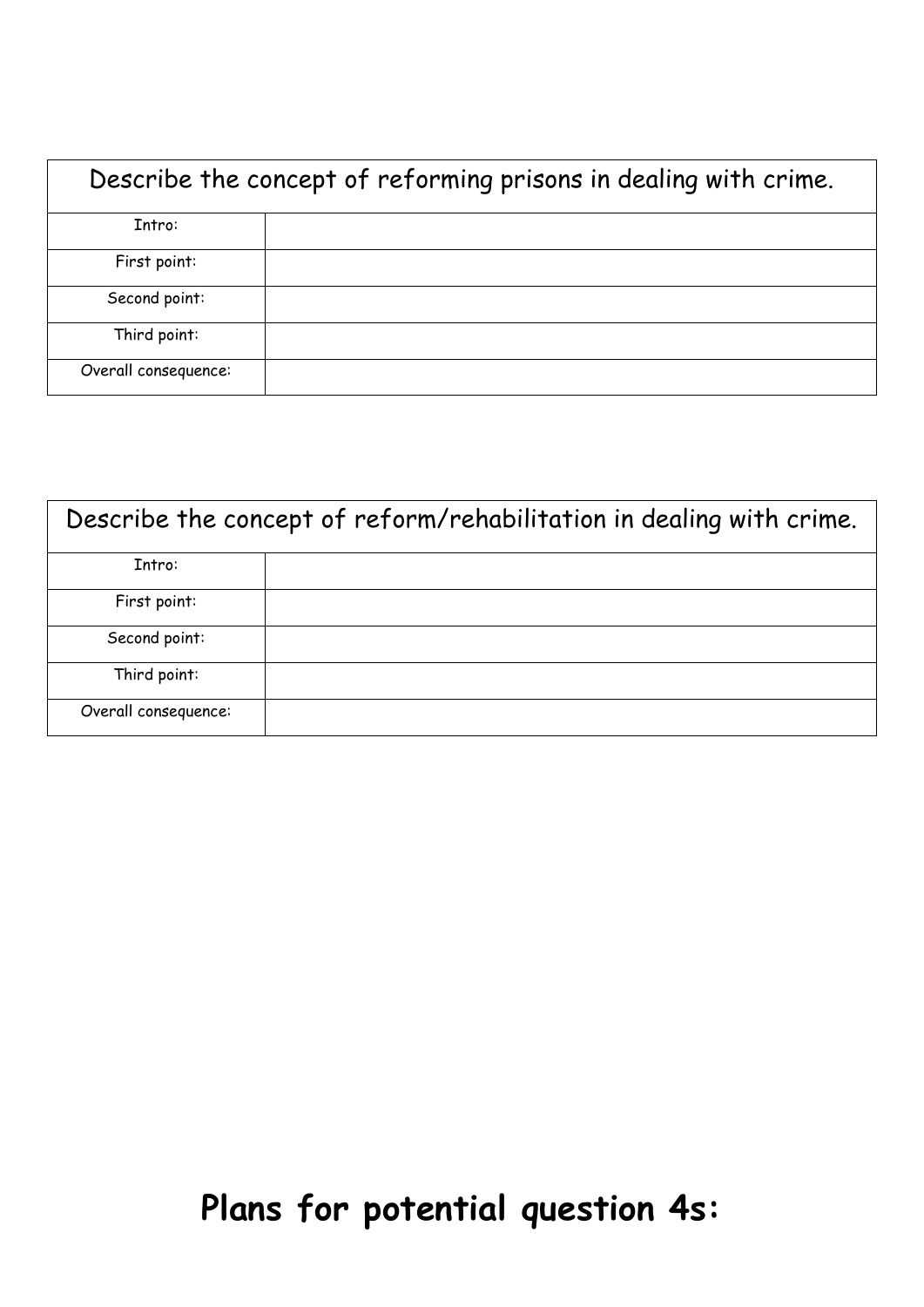| Explain why opportunities for crime increased by the end of the Tudor |         |
|-----------------------------------------------------------------------|---------|
|                                                                       | period. |
| Intro<br>(background):                                                |         |
| Frist reason:                                                         |         |
| Info for first<br>reason:                                             |         |
| Second reason:                                                        |         |
| Info for second<br>reason:                                            |         |
| Conclusion:                                                           |         |

| Explain why opportunities for crime increased by the end of the |                     |  |  |
|-----------------------------------------------------------------|---------------------|--|--|
|                                                                 | eighteenth century. |  |  |
| Intro                                                           |                     |  |  |
| (background):                                                   |                     |  |  |
| Frist reason:                                                   |                     |  |  |
| Info for first<br>reason:                                       |                     |  |  |
| Second reason:                                                  |                     |  |  |
| Info for second<br>reason:                                      |                     |  |  |
| Conclusion:                                                     |                     |  |  |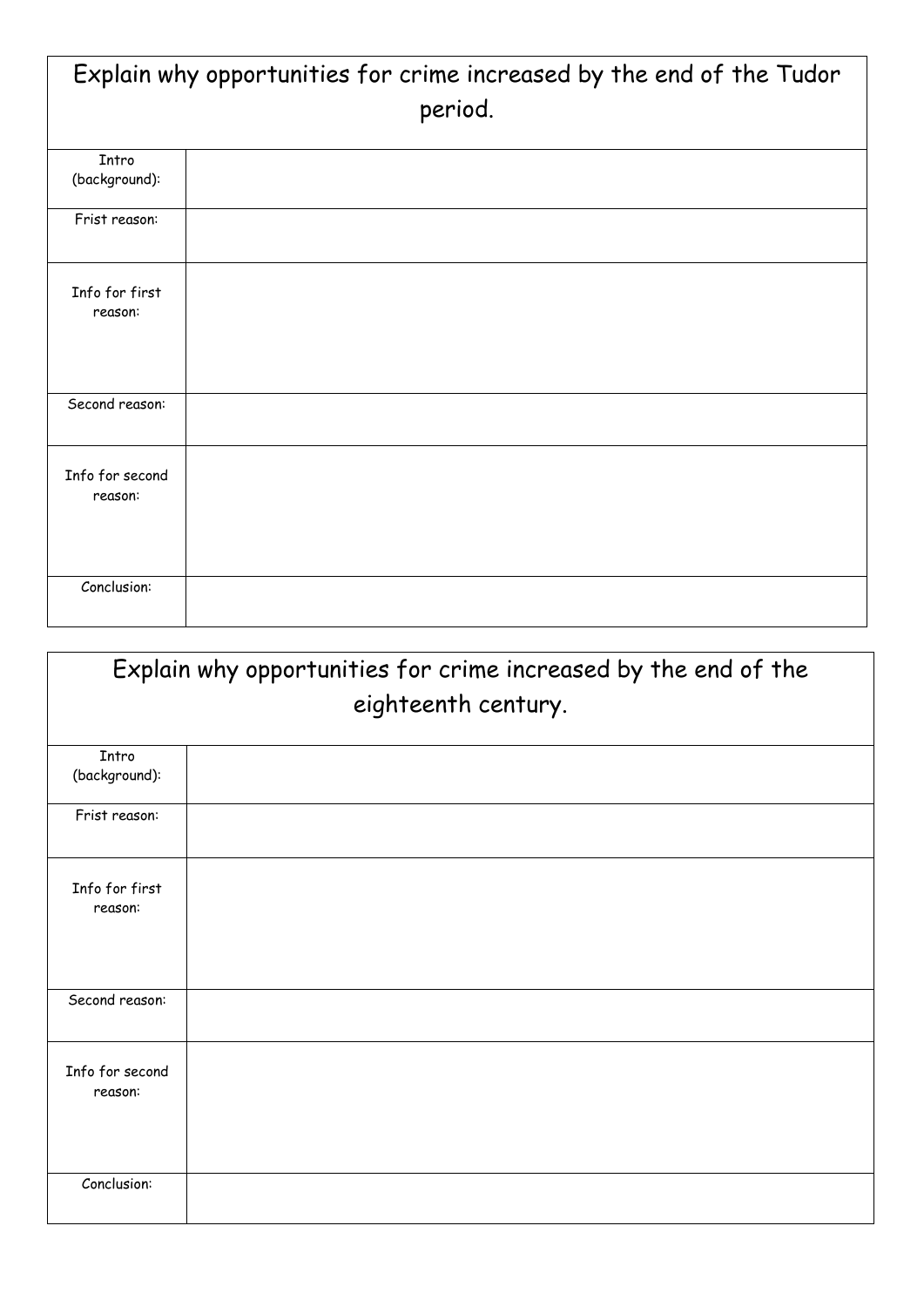| Explain why opportunities for crime increased by the end of the<br>eighteenth century. |  |  |
|----------------------------------------------------------------------------------------|--|--|
| Intro<br>(background):                                                                 |  |  |
| Frist reason:                                                                          |  |  |
| Info for first<br>reason:                                                              |  |  |
| Second reason:                                                                         |  |  |
| Info for second<br>reason:                                                             |  |  |
| Conclusion:                                                                            |  |  |

| Explain why opportunities for crime increased by the end of the |                     |
|-----------------------------------------------------------------|---------------------|
|                                                                 | nineteenth century. |
| Intro<br>(background):                                          |                     |
| Frist reason:                                                   |                     |
| Info for first<br>reason:                                       |                     |
| Second reason:                                                  |                     |
| Info for second<br>reason:                                      |                     |
| Conclusion:                                                     |                     |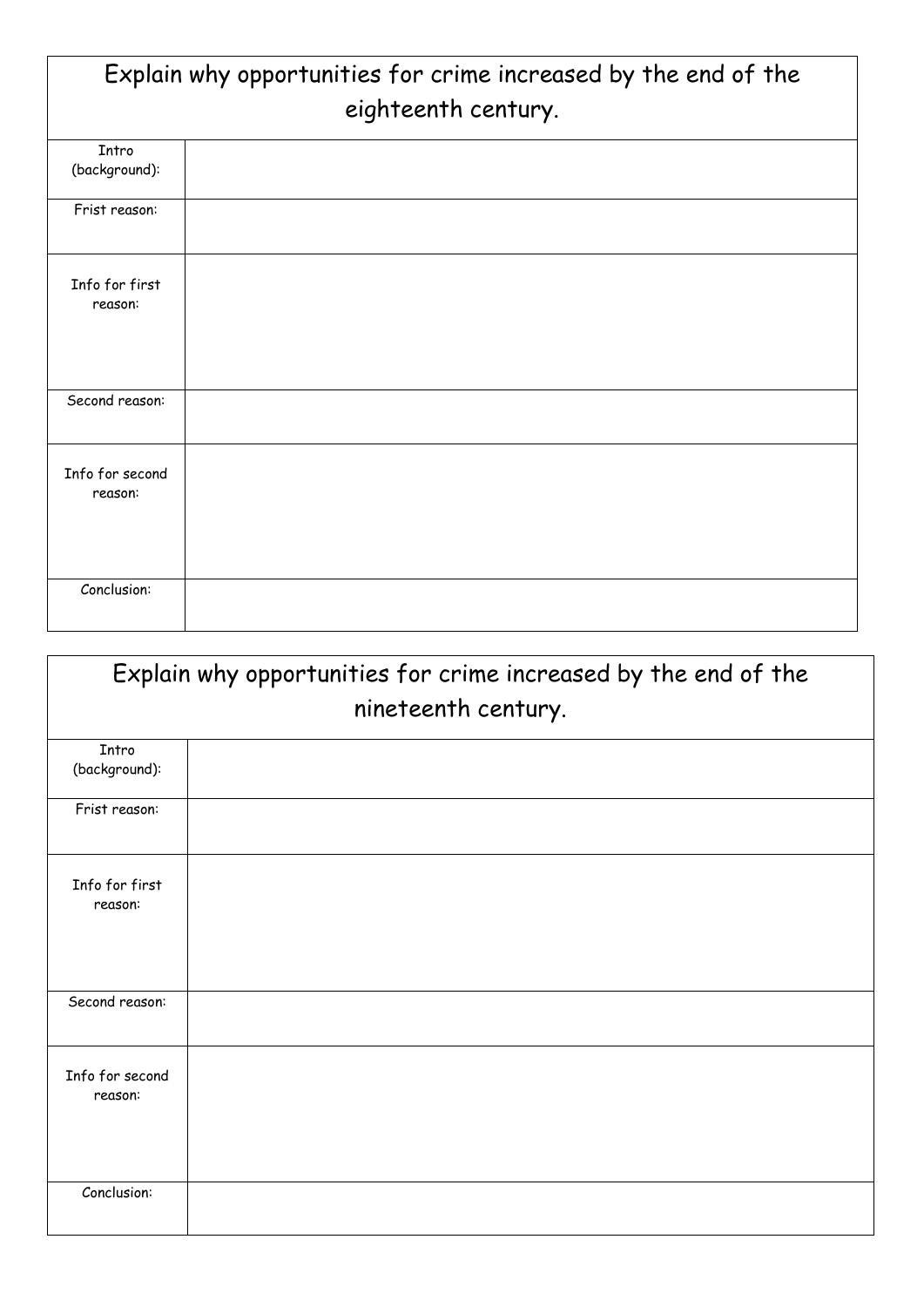| Explain why opportunities for crime increased by the end of the twentieth |          |
|---------------------------------------------------------------------------|----------|
|                                                                           | century. |
| Intro<br>(background):                                                    |          |
| Frist reason:                                                             |          |
| Info for first<br>reason:                                                 |          |
| Second reason:                                                            |          |
| Info for second<br>reason:                                                |          |
| Conclusion:                                                               |          |

| Explain why punishments have changed over time. |  |
|-------------------------------------------------|--|
| Intro<br>(background):                          |  |
| Frist reason:                                   |  |
| Info for first<br>reason:                       |  |
| Second reason:                                  |  |
| Info for second<br>reason:                      |  |
| Conclusion:                                     |  |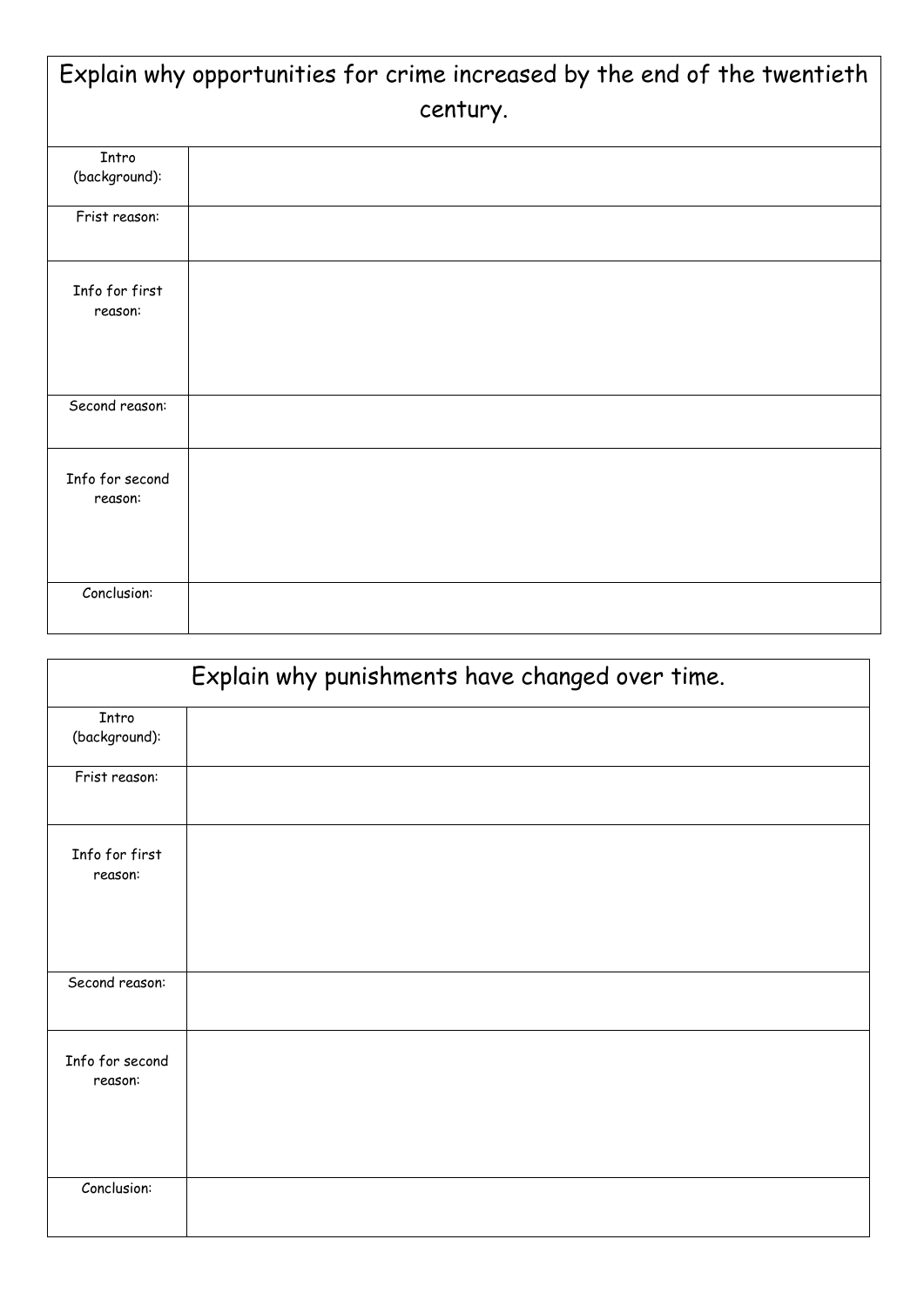| Explain why attitudes towards punishments have changed over time. |  |
|-------------------------------------------------------------------|--|
| Intro<br>(background):                                            |  |
| Frist reason:                                                     |  |
| Info for first<br>reason:                                         |  |
| Second reason:                                                    |  |
| Info for second<br>reason:                                        |  |
| Conclusion:                                                       |  |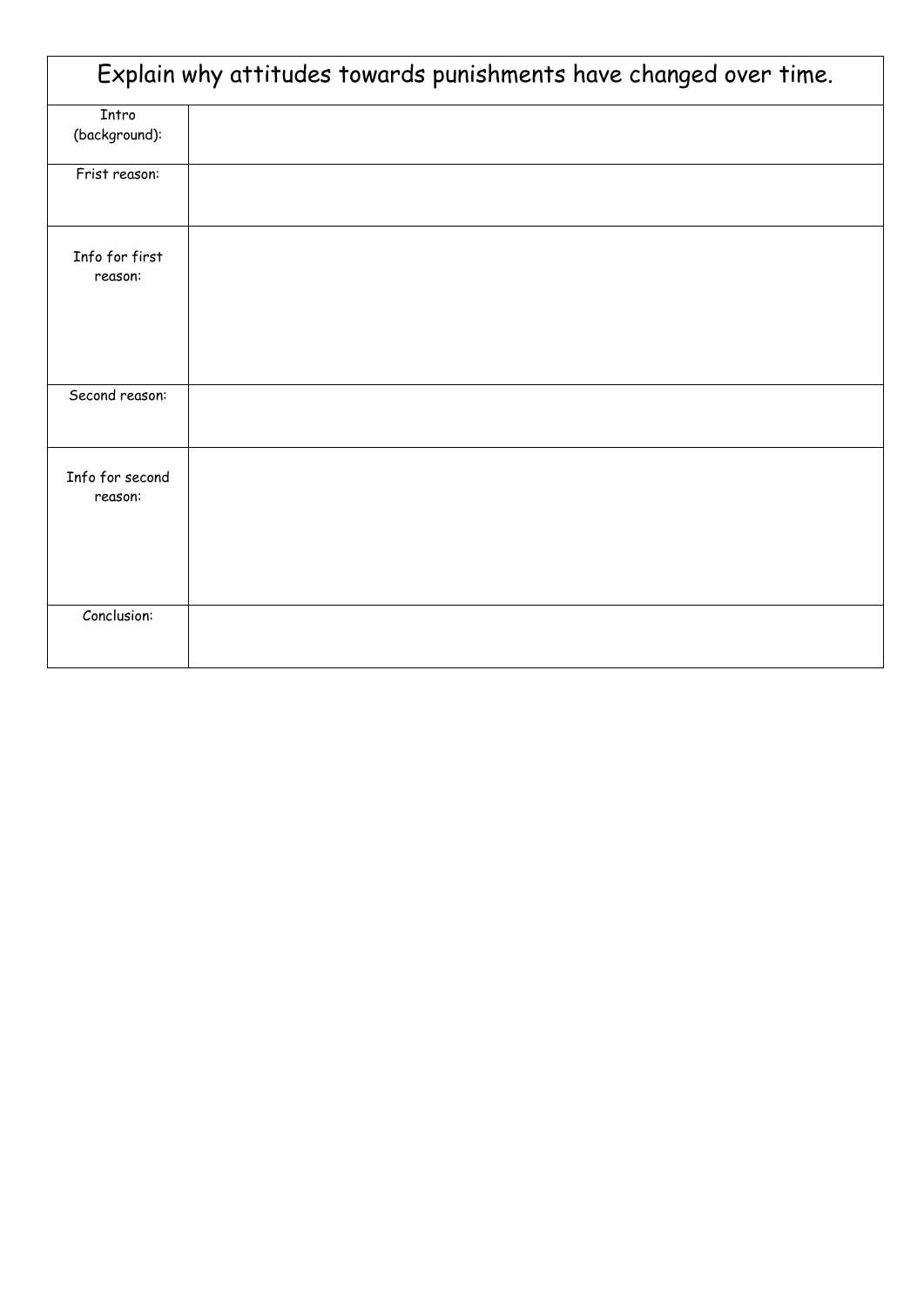## **Plans for potential question 5s:**

| Outline how the main causes of crime have changed from c.500 to the present day. |  |  |
|----------------------------------------------------------------------------------|--|--|
| Intro (name 3 factors):                                                          |  |  |
|                                                                                  |  |  |
|                                                                                  |  |  |
| First factor:                                                                    |  |  |
|                                                                                  |  |  |
| Info for first factor:                                                           |  |  |
|                                                                                  |  |  |
|                                                                                  |  |  |
|                                                                                  |  |  |
|                                                                                  |  |  |
|                                                                                  |  |  |
|                                                                                  |  |  |
|                                                                                  |  |  |
| Second factor:                                                                   |  |  |
|                                                                                  |  |  |
|                                                                                  |  |  |
| Info for second factor:                                                          |  |  |
|                                                                                  |  |  |
|                                                                                  |  |  |
|                                                                                  |  |  |
|                                                                                  |  |  |
|                                                                                  |  |  |
|                                                                                  |  |  |
|                                                                                  |  |  |
| Third factor:                                                                    |  |  |
|                                                                                  |  |  |
| Info for third factor:                                                           |  |  |
|                                                                                  |  |  |
|                                                                                  |  |  |
|                                                                                  |  |  |
|                                                                                  |  |  |
|                                                                                  |  |  |
|                                                                                  |  |  |
|                                                                                  |  |  |
| Conclusion:                                                                      |  |  |
|                                                                                  |  |  |
|                                                                                  |  |  |
|                                                                                  |  |  |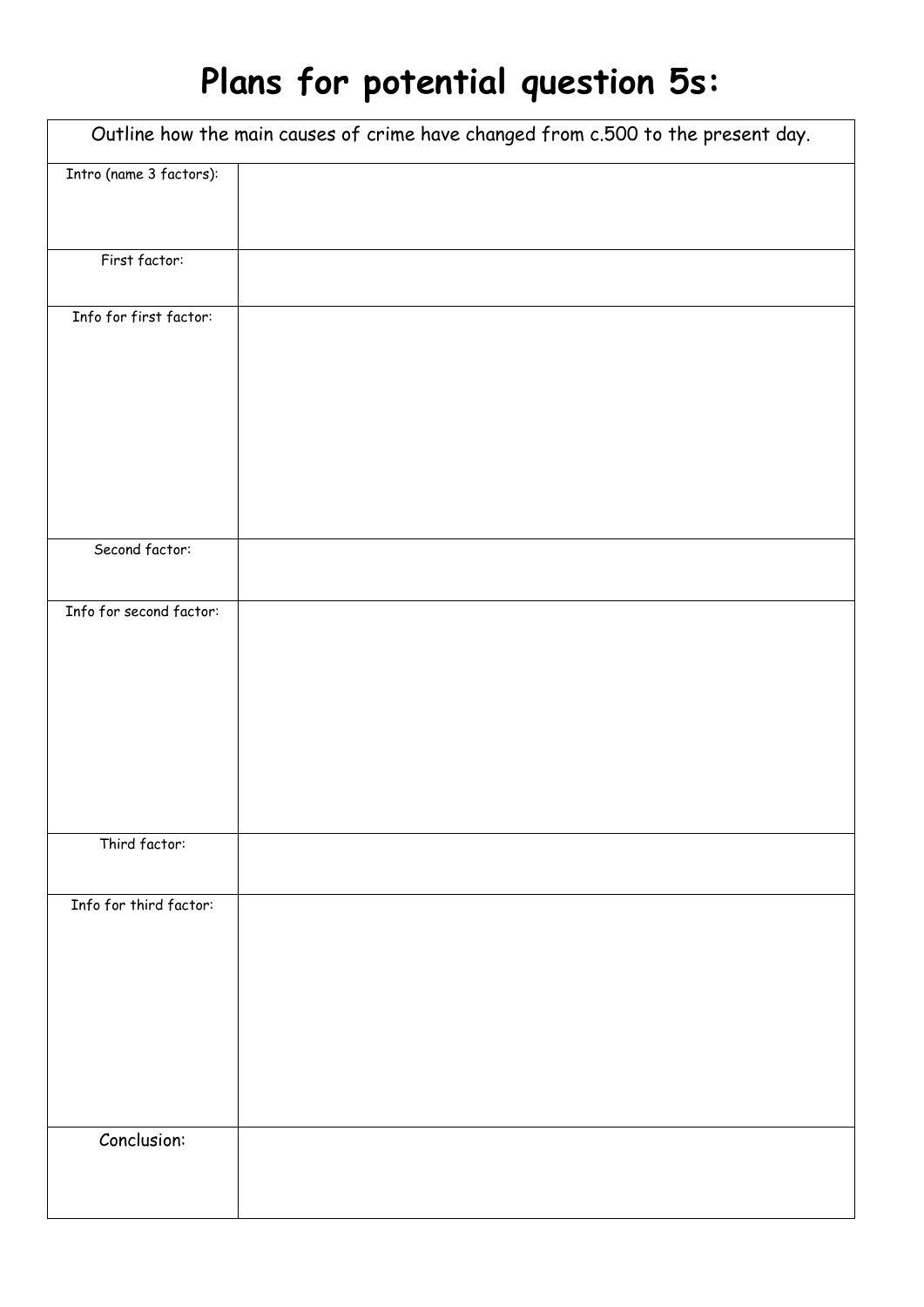| Outline how the nature (types) of crimes have changed from c.500 to the present day. |  |  |
|--------------------------------------------------------------------------------------|--|--|
| Intro (name 3 factors):                                                              |  |  |
|                                                                                      |  |  |
|                                                                                      |  |  |
| First factor:                                                                        |  |  |
|                                                                                      |  |  |
| Info for first factor:                                                               |  |  |
|                                                                                      |  |  |
|                                                                                      |  |  |
|                                                                                      |  |  |
|                                                                                      |  |  |
|                                                                                      |  |  |
|                                                                                      |  |  |
| Second factor:                                                                       |  |  |
|                                                                                      |  |  |
| Info for second factor:                                                              |  |  |
|                                                                                      |  |  |
|                                                                                      |  |  |
|                                                                                      |  |  |
|                                                                                      |  |  |
|                                                                                      |  |  |
|                                                                                      |  |  |
|                                                                                      |  |  |
| Third factor:                                                                        |  |  |
| Info for third factor:                                                               |  |  |
|                                                                                      |  |  |
|                                                                                      |  |  |
|                                                                                      |  |  |
|                                                                                      |  |  |
|                                                                                      |  |  |
|                                                                                      |  |  |
|                                                                                      |  |  |
| Conclusion:                                                                          |  |  |
|                                                                                      |  |  |
|                                                                                      |  |  |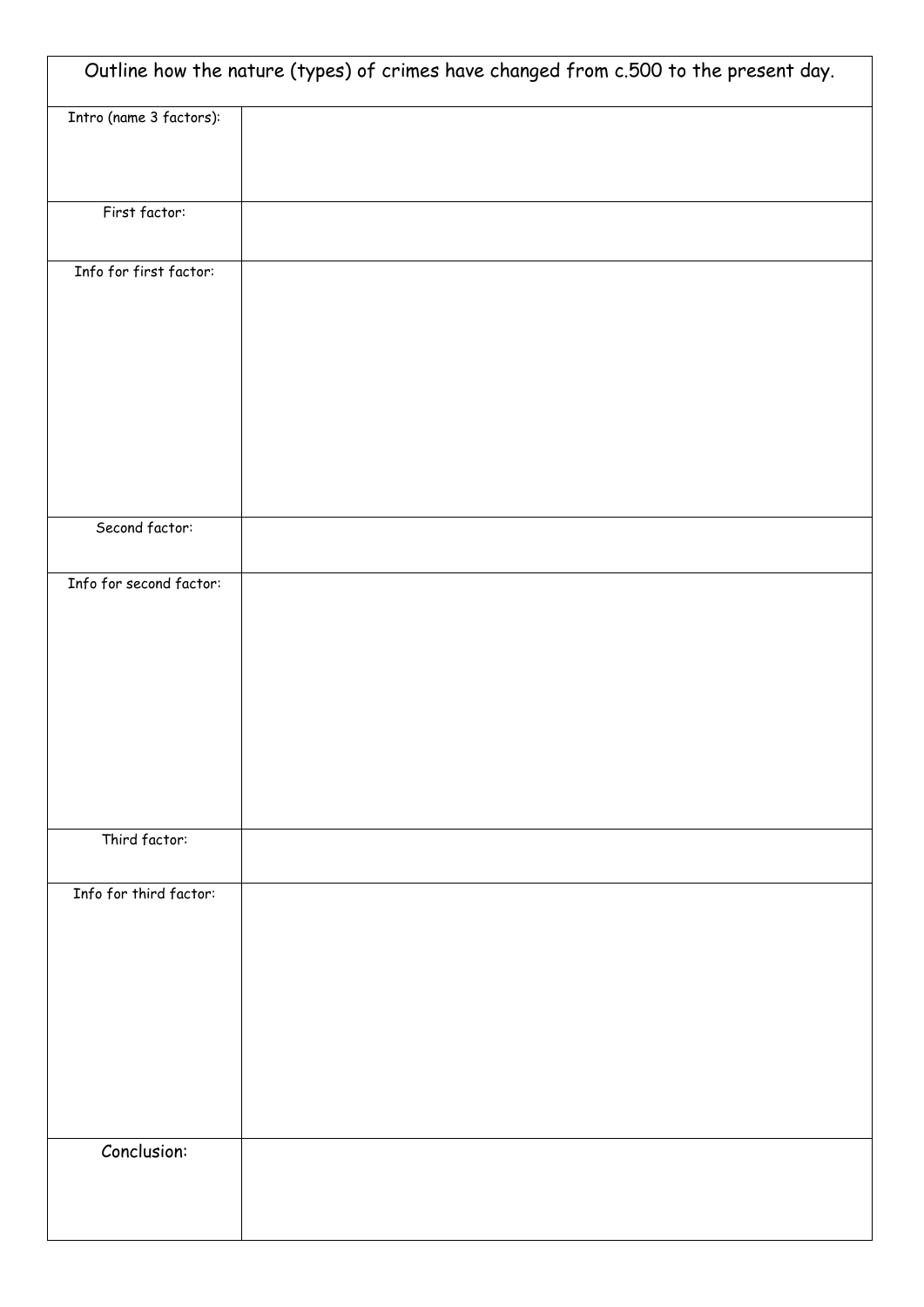| Outline how the responsibility of enforcing law and order has changed from c.500 to the<br>present day. |  |  |
|---------------------------------------------------------------------------------------------------------|--|--|
| Intro (name 3 factors):                                                                                 |  |  |
|                                                                                                         |  |  |
|                                                                                                         |  |  |
|                                                                                                         |  |  |
| First factor:                                                                                           |  |  |
|                                                                                                         |  |  |
|                                                                                                         |  |  |
| Info for first factor:                                                                                  |  |  |
|                                                                                                         |  |  |
|                                                                                                         |  |  |
|                                                                                                         |  |  |
|                                                                                                         |  |  |
|                                                                                                         |  |  |
|                                                                                                         |  |  |
|                                                                                                         |  |  |
|                                                                                                         |  |  |
| Second factor:                                                                                          |  |  |
|                                                                                                         |  |  |
|                                                                                                         |  |  |
| Info for second factor:                                                                                 |  |  |
|                                                                                                         |  |  |
|                                                                                                         |  |  |
|                                                                                                         |  |  |
|                                                                                                         |  |  |
|                                                                                                         |  |  |
|                                                                                                         |  |  |
|                                                                                                         |  |  |
|                                                                                                         |  |  |
| Third factor:                                                                                           |  |  |
|                                                                                                         |  |  |
|                                                                                                         |  |  |
| Info for third factor:                                                                                  |  |  |
|                                                                                                         |  |  |
|                                                                                                         |  |  |
|                                                                                                         |  |  |
|                                                                                                         |  |  |
|                                                                                                         |  |  |
|                                                                                                         |  |  |
|                                                                                                         |  |  |
|                                                                                                         |  |  |
| Conclusion:                                                                                             |  |  |
|                                                                                                         |  |  |
|                                                                                                         |  |  |
|                                                                                                         |  |  |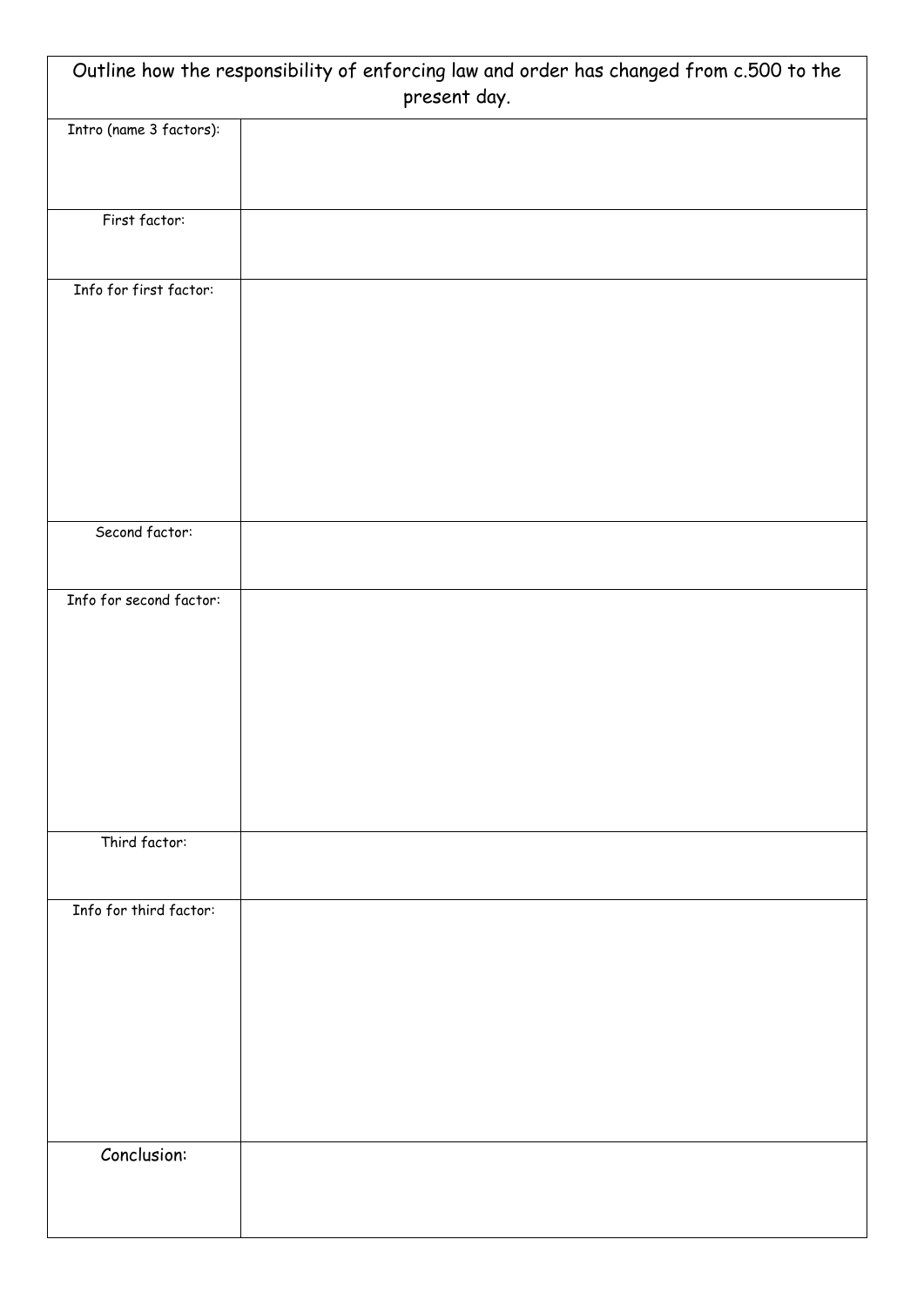| Outline how methods of combating crime have changed from c.500 to the present day. |  |  |
|------------------------------------------------------------------------------------|--|--|
| Intro (name 3 factors):                                                            |  |  |
|                                                                                    |  |  |
|                                                                                    |  |  |
| First factor:                                                                      |  |  |
|                                                                                    |  |  |
| Info for first factor:                                                             |  |  |
|                                                                                    |  |  |
|                                                                                    |  |  |
|                                                                                    |  |  |
|                                                                                    |  |  |
|                                                                                    |  |  |
|                                                                                    |  |  |
| Second factor:                                                                     |  |  |
|                                                                                    |  |  |
| Info for second factor:                                                            |  |  |
|                                                                                    |  |  |
|                                                                                    |  |  |
|                                                                                    |  |  |
|                                                                                    |  |  |
|                                                                                    |  |  |
|                                                                                    |  |  |
| Third factor:                                                                      |  |  |
|                                                                                    |  |  |
| Info for third factor:                                                             |  |  |
|                                                                                    |  |  |
|                                                                                    |  |  |
|                                                                                    |  |  |
|                                                                                    |  |  |
|                                                                                    |  |  |
|                                                                                    |  |  |
|                                                                                    |  |  |
| Conclusion:                                                                        |  |  |
|                                                                                    |  |  |
|                                                                                    |  |  |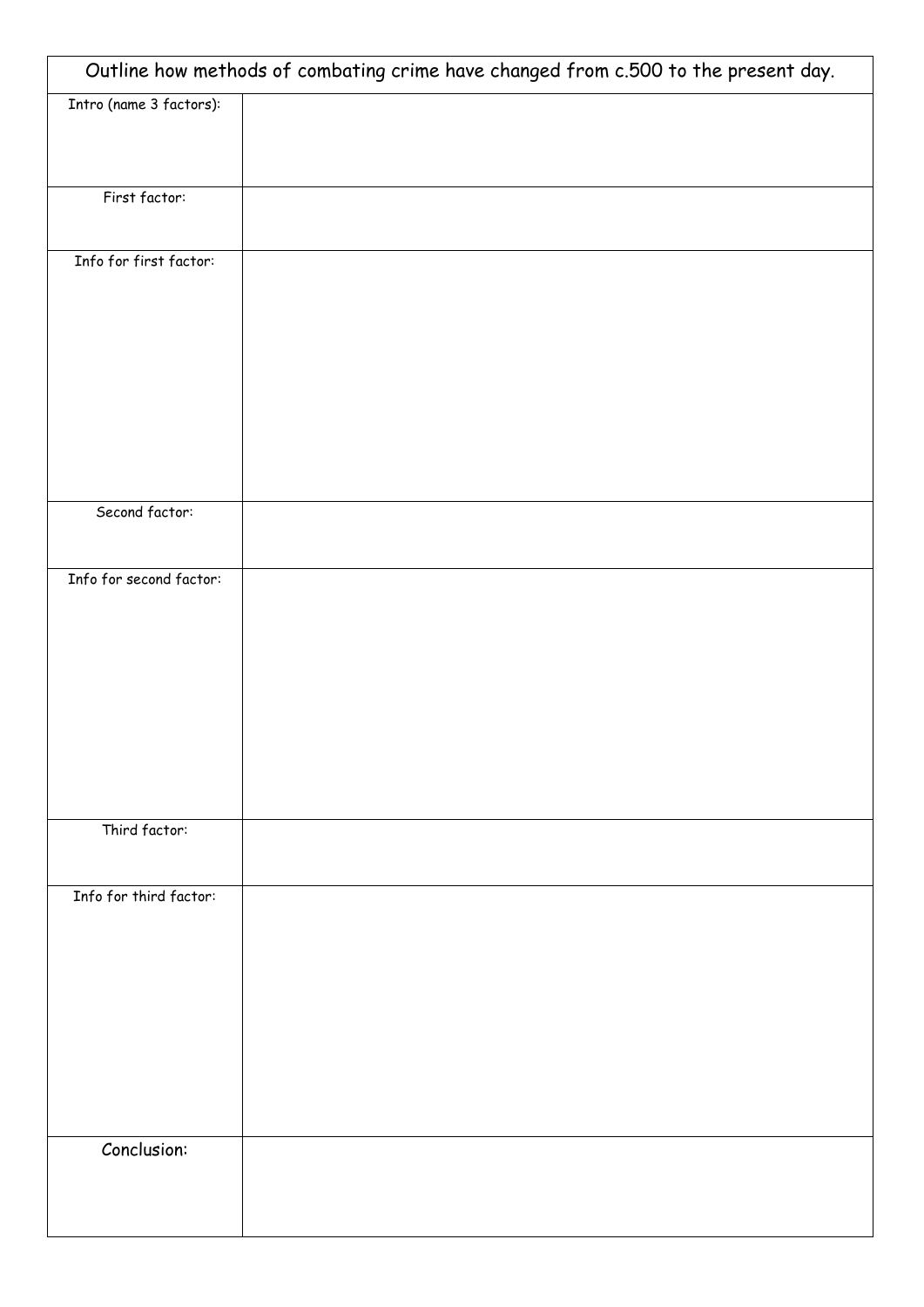| Outline how attitudes to crime and punishment have changed from c.500 to the present day. |  |  |
|-------------------------------------------------------------------------------------------|--|--|
| Intro (name 3 factors):                                                                   |  |  |
|                                                                                           |  |  |
| First factor:                                                                             |  |  |
|                                                                                           |  |  |
| Info for first factor:                                                                    |  |  |
|                                                                                           |  |  |
|                                                                                           |  |  |
|                                                                                           |  |  |
|                                                                                           |  |  |
|                                                                                           |  |  |
| Second factor:                                                                            |  |  |
| Info for second factor:                                                                   |  |  |
|                                                                                           |  |  |
|                                                                                           |  |  |
|                                                                                           |  |  |
|                                                                                           |  |  |
|                                                                                           |  |  |
| Third factor:                                                                             |  |  |
| Info for third factor:                                                                    |  |  |
|                                                                                           |  |  |
|                                                                                           |  |  |
|                                                                                           |  |  |
|                                                                                           |  |  |
|                                                                                           |  |  |
|                                                                                           |  |  |
| Conclusion:                                                                               |  |  |
|                                                                                           |  |  |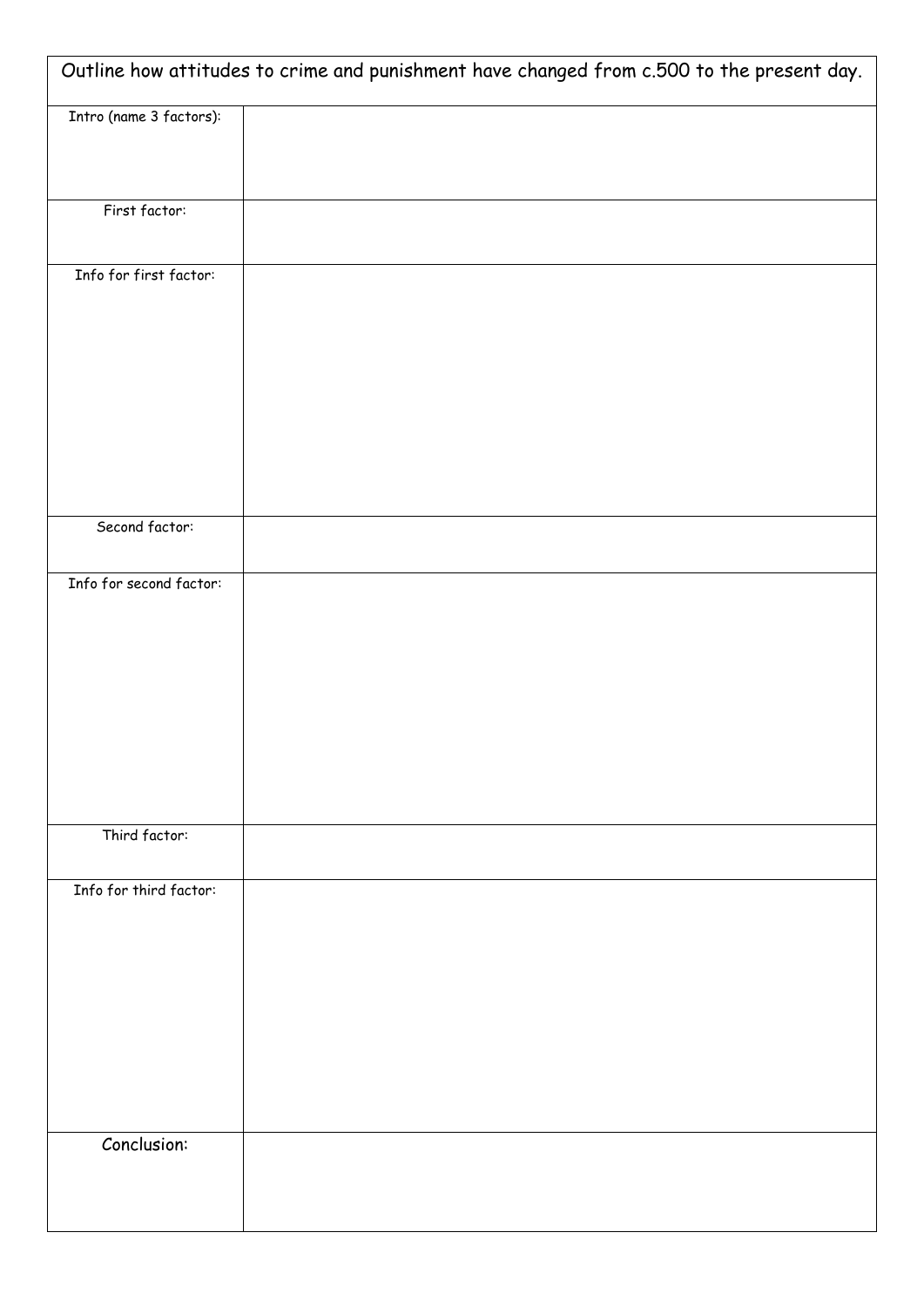#### **Plans for potential question 6as:**

|                               | Describe two main features of the terms of sentence. |
|-------------------------------|------------------------------------------------------|
| First<br>reason:              |                                                      |
| Info for<br>first<br>reason:  |                                                      |
| Second<br>reason:             |                                                      |
| Info for<br>second<br>reason: |                                                      |

| Describe two main features of the journey/arrival of the First Fleet to |             |
|-------------------------------------------------------------------------|-------------|
|                                                                         | Botany Bay. |
| First<br>reason:                                                        |             |
| Info for<br>first<br>reason:                                            |             |
| Second<br>reason:                                                       |             |
| Info for<br>second<br>reason:                                           |             |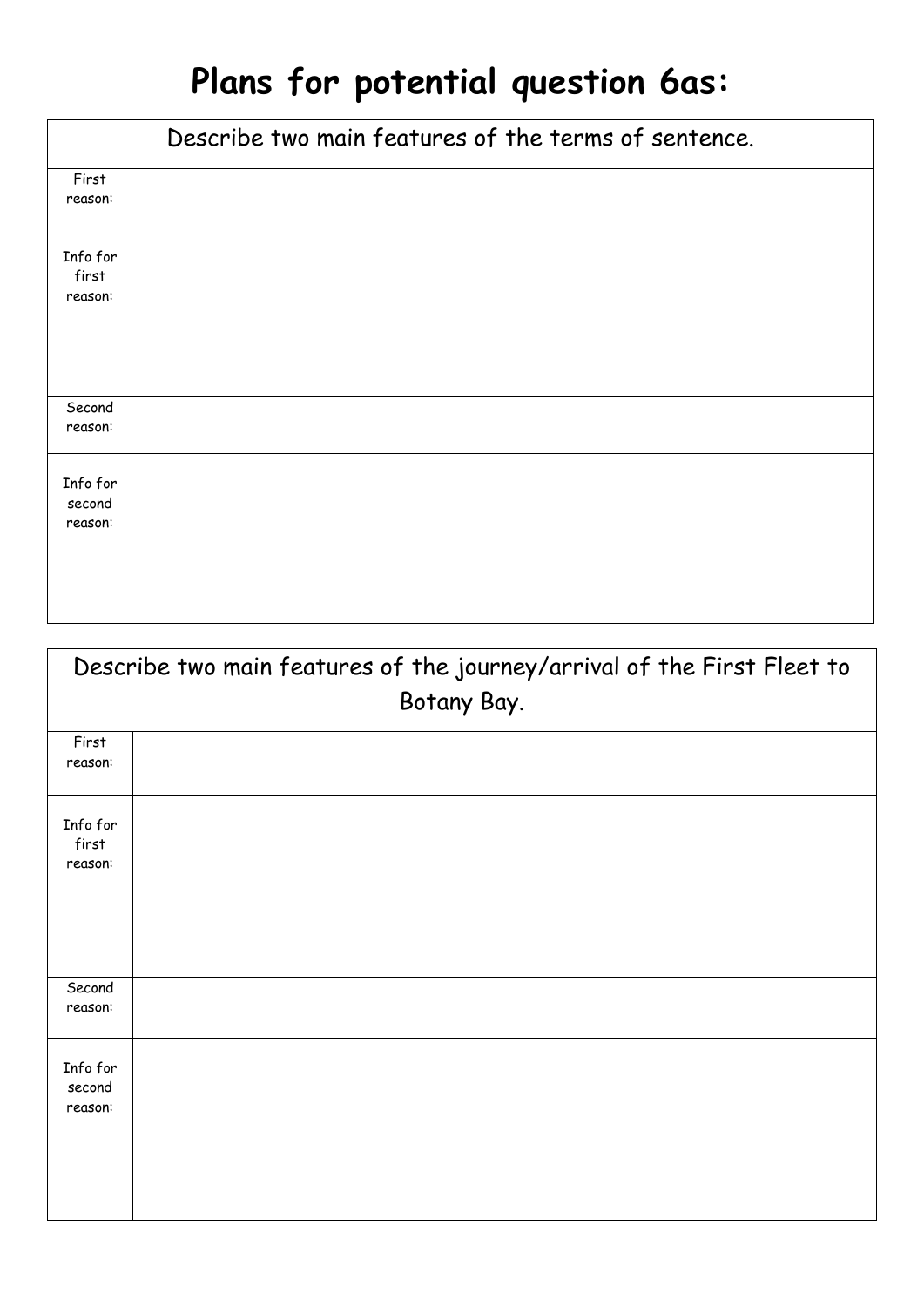|                               | Describe two main features of the treatment of convicts on arrival to |  |
|-------------------------------|-----------------------------------------------------------------------|--|
|                               | Botany Bay.                                                           |  |
| First<br>reason:              |                                                                       |  |
| Info for<br>first<br>reason:  |                                                                       |  |
| Second<br>reason:             |                                                                       |  |
| Info for<br>second<br>reason: |                                                                       |  |

|                               | Describe two main features of the categorisation process. |
|-------------------------------|-----------------------------------------------------------|
| First<br>reason:              |                                                           |
| Info for<br>first<br>reason:  |                                                           |
| Second<br>reason:             |                                                           |
| Info for<br>second<br>reason: |                                                           |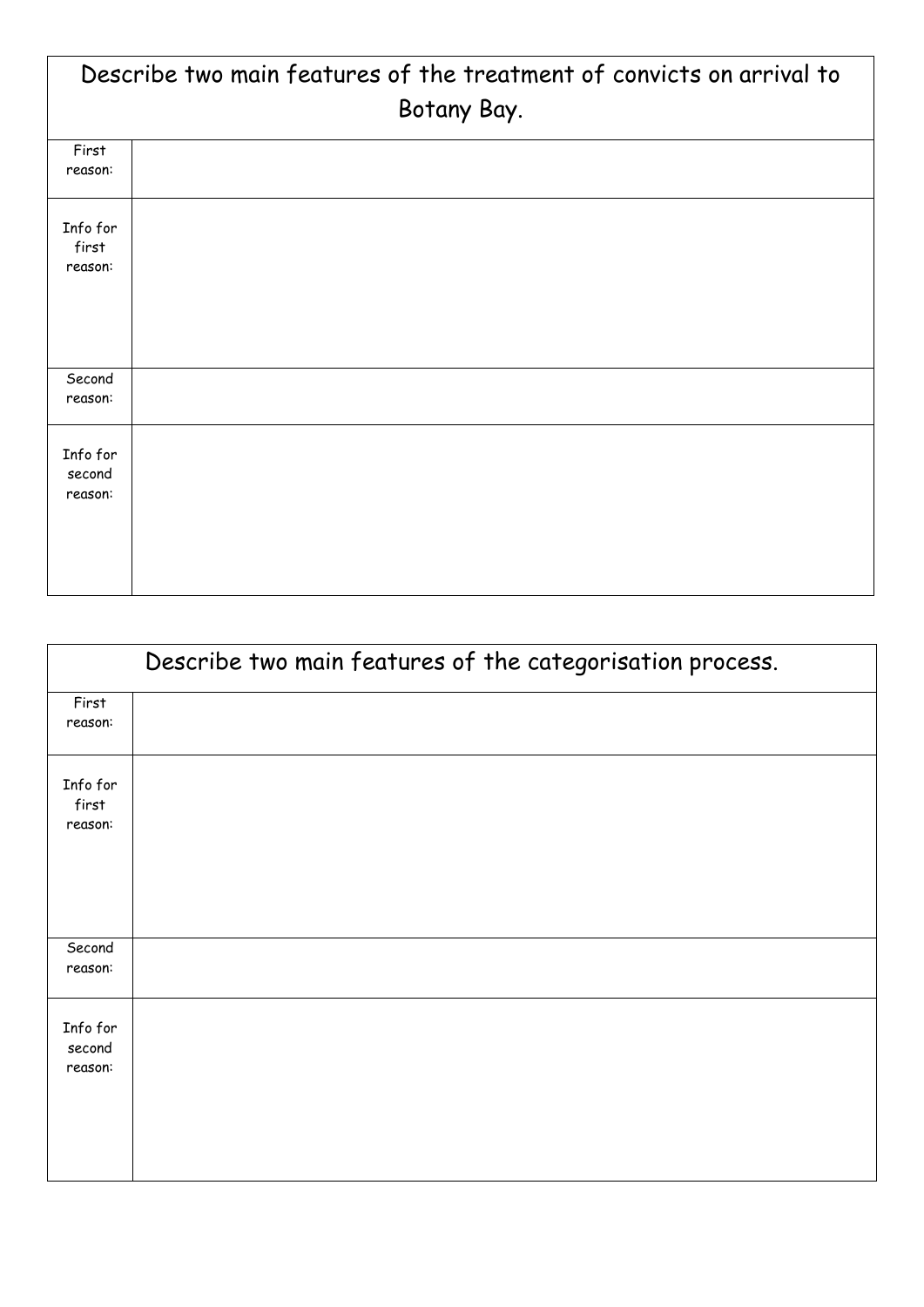| Describe two main features of living conditions of convicts in Botany Bay. |  |
|----------------------------------------------------------------------------|--|
| First                                                                      |  |
| reason:                                                                    |  |
| Info for                                                                   |  |
| first                                                                      |  |
| reason:                                                                    |  |
|                                                                            |  |
|                                                                            |  |
|                                                                            |  |
| Second                                                                     |  |
| reason:                                                                    |  |
|                                                                            |  |
| Info for<br>second                                                         |  |
| reason:                                                                    |  |
|                                                                            |  |
|                                                                            |  |
|                                                                            |  |

|                               | Describe two main features of working conditions of convicts in Botany<br>Bay. |  |
|-------------------------------|--------------------------------------------------------------------------------|--|
| First<br>reason:              |                                                                                |  |
| Info for<br>first<br>reason:  |                                                                                |  |
| Second<br>reason:             |                                                                                |  |
| Info for<br>second<br>reason: |                                                                                |  |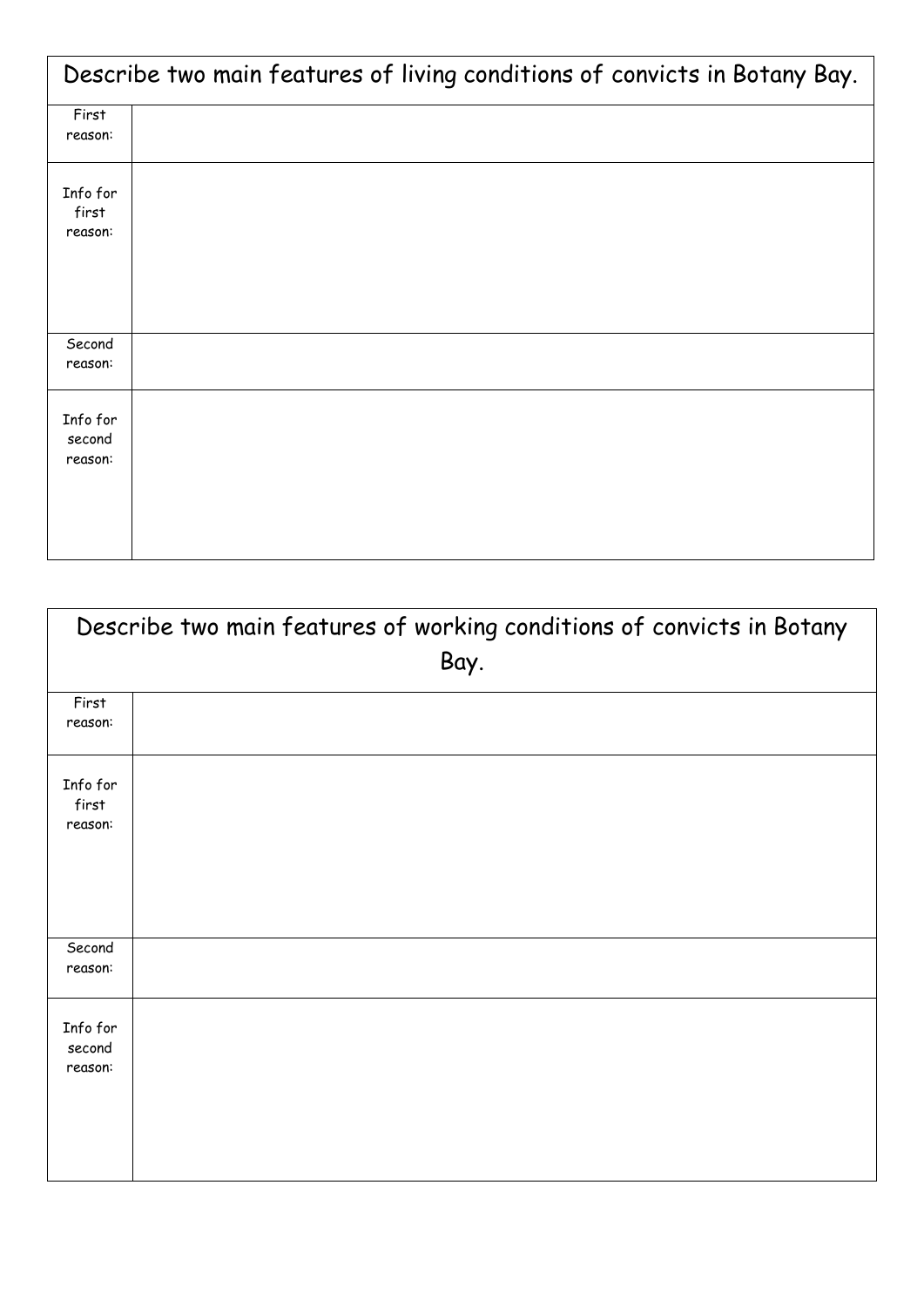|                               | Describe two main features of lives for women in Botany Bay. |
|-------------------------------|--------------------------------------------------------------|
| First<br>reason:              |                                                              |
| Info for<br>first<br>reason:  |                                                              |
| Second<br>reason:             |                                                              |
| Info for<br>second<br>reason: |                                                              |

| Describe two main features of life for convict children/children of<br>convicts in Botany Bay. |  |  |
|------------------------------------------------------------------------------------------------|--|--|
| First<br>reason:                                                                               |  |  |
| Info for<br>first<br>reason:                                                                   |  |  |
| Second<br>reason:                                                                              |  |  |
| Info for<br>second<br>reason:                                                                  |  |  |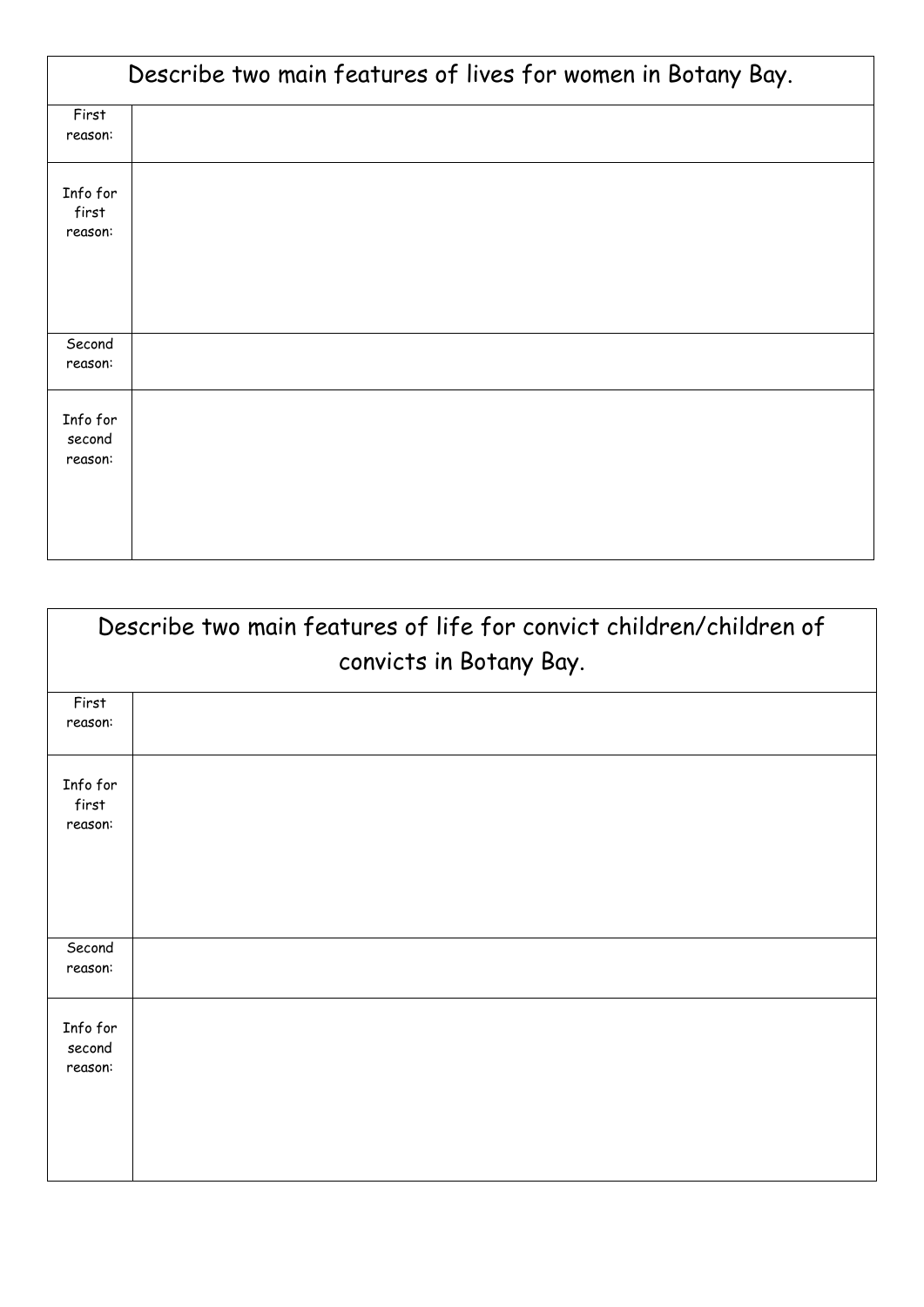|                               | Describe two main features of punishments for offenders. |
|-------------------------------|----------------------------------------------------------|
| First<br>reason:              |                                                          |
| Info for<br>first<br>reason:  |                                                          |
| Second<br>reason:             |                                                          |
| Info for<br>second<br>reason: |                                                          |

| Describe two main features of bushrangers. |  |
|--------------------------------------------|--|
| First                                      |  |
| reason:                                    |  |
| Info for                                   |  |
| first                                      |  |
| reason:                                    |  |
|                                            |  |
|                                            |  |
|                                            |  |
|                                            |  |
| Second                                     |  |
| reason:                                    |  |
|                                            |  |
| Info for                                   |  |
| second                                     |  |
| reason:                                    |  |
|                                            |  |
|                                            |  |
|                                            |  |
|                                            |  |
|                                            |  |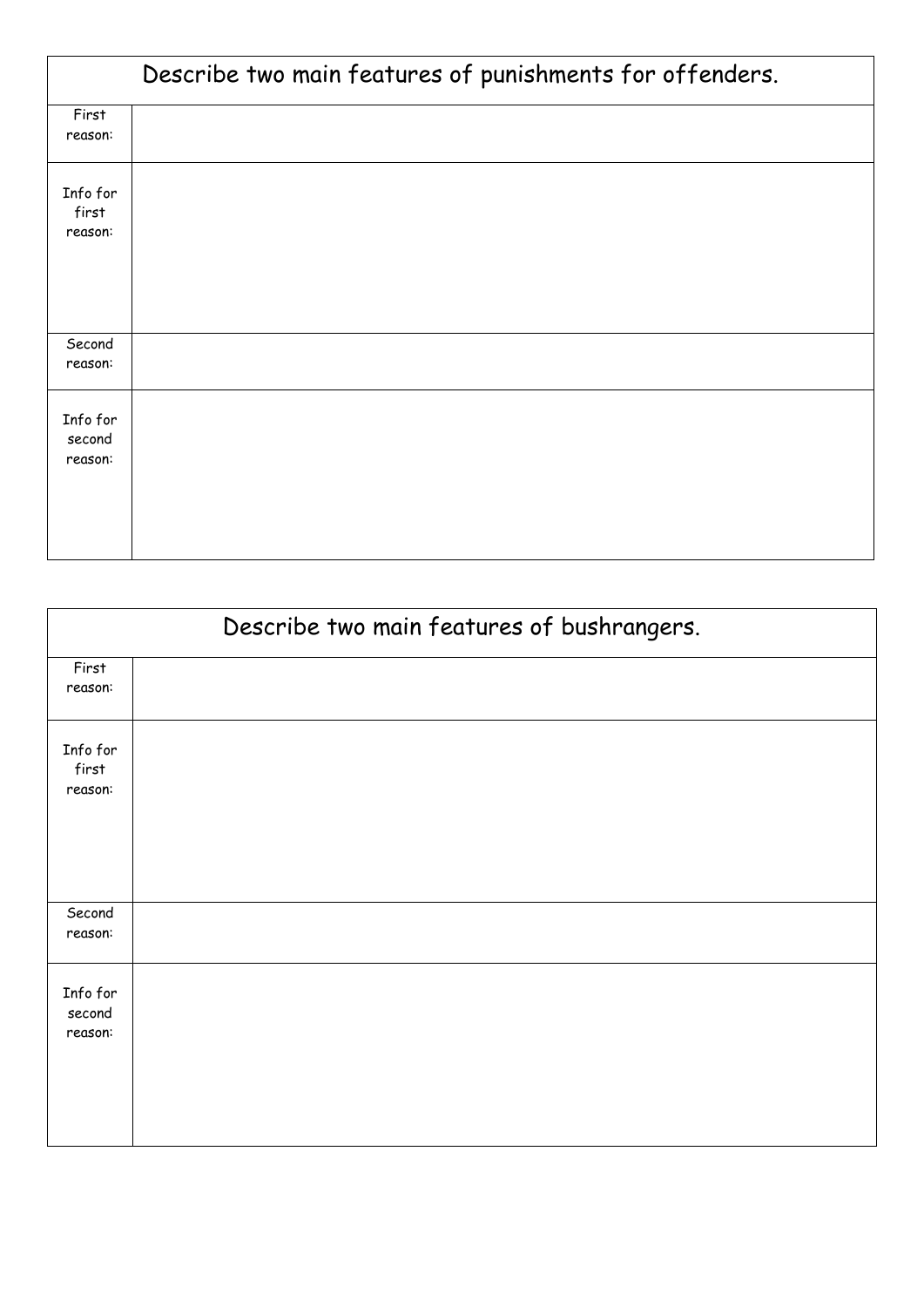| Describe two main features of the silent system. |  |
|--------------------------------------------------|--|
| First<br>reason:                                 |  |
| Info for<br>first<br>reason:                     |  |
| Second<br>reason:                                |  |
| Info for<br>second<br>reason:                    |  |

| Describe two main features of the separate system. |  |  |
|----------------------------------------------------|--|--|
| First<br>reason:                                   |  |  |
| Info for<br>first<br>reason:                       |  |  |
| Second<br>reason:                                  |  |  |
| Info for<br>second<br>reason:                      |  |  |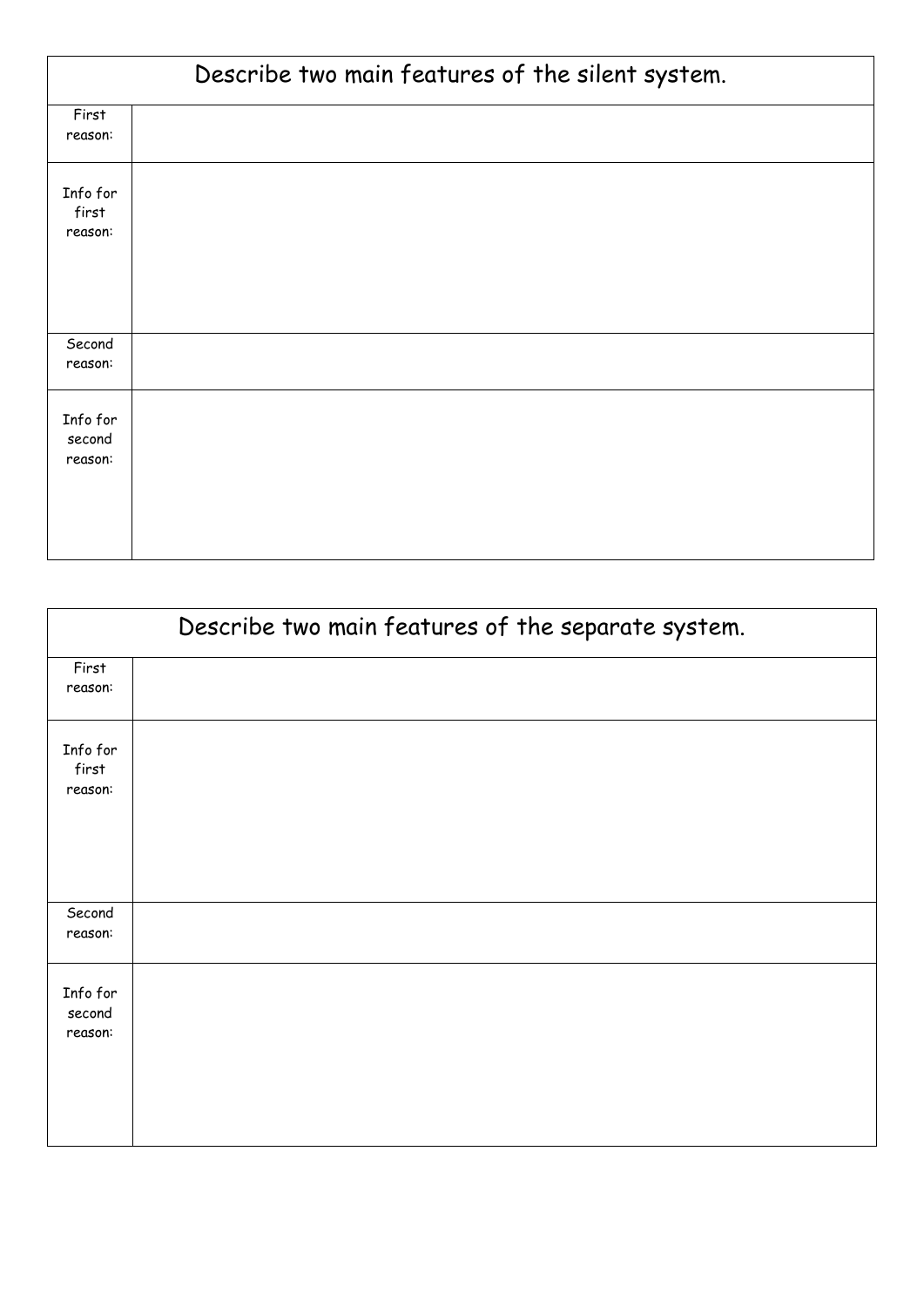#### **Plans for potential question 6bs:**

| Explain why there was a need to find new destinations for transportation |             |  |
|--------------------------------------------------------------------------|-------------|--|
|                                                                          | after 1780. |  |
| Intro (name 3 factors):                                                  |             |  |
| First factor:                                                            |             |  |
| Info for first factor:                                                   |             |  |
| Why first factor was<br>important/significant:                           |             |  |
| Second factor:                                                           |             |  |
| Info for second factor:                                                  |             |  |
| Why second factor was<br>important/significant:                          |             |  |
| Third factor:                                                            |             |  |
| Info for third factor:                                                   |             |  |
| Why third factor was<br>important/significant:                           |             |  |
| Conclusion:                                                              |             |  |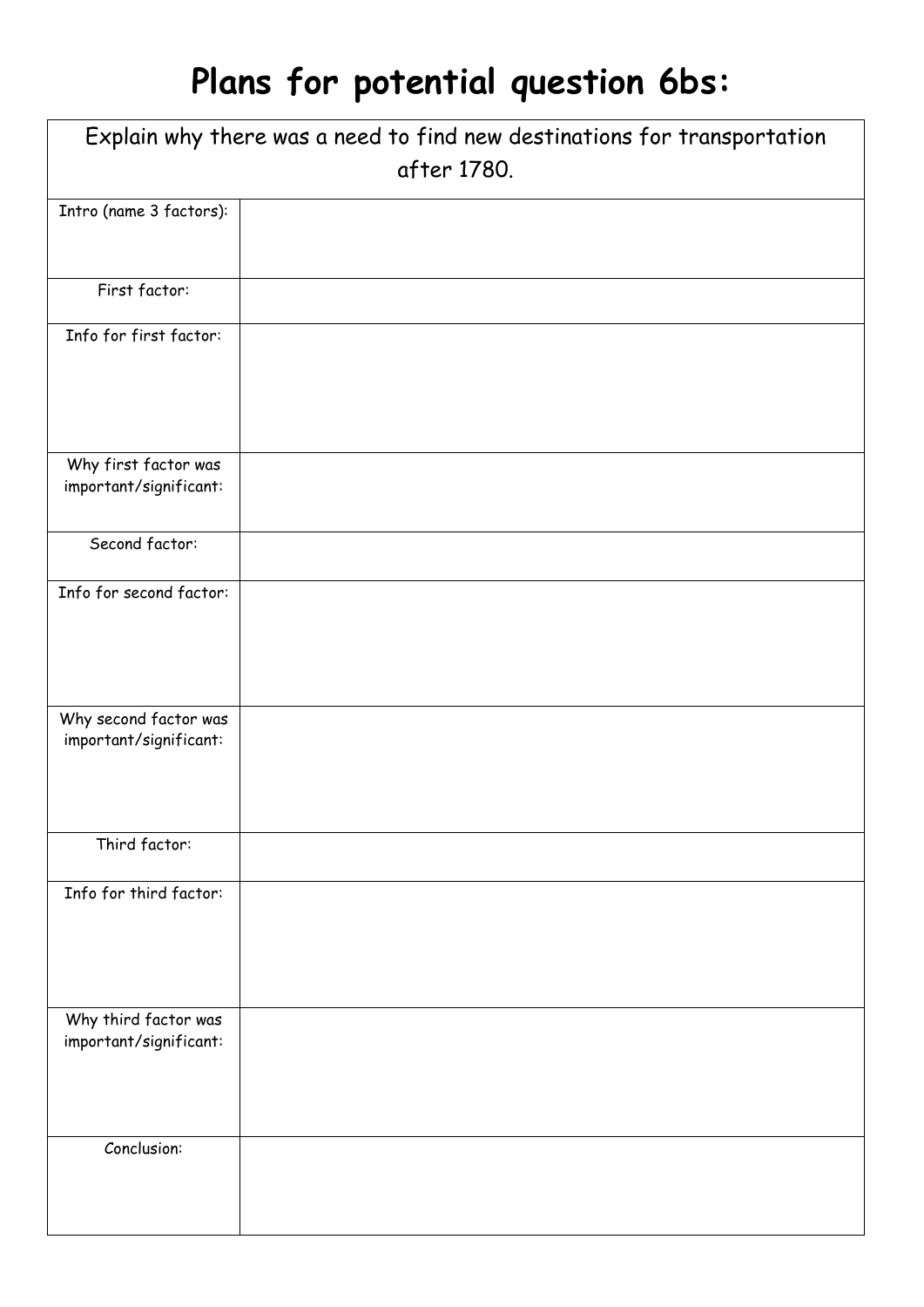| Explain why life for women was unequal and dangerous in Botany Bay. |  |  |
|---------------------------------------------------------------------|--|--|
| Intro (name 3 factors):                                             |  |  |
| First factor:                                                       |  |  |
| Info for first factor:                                              |  |  |
| Why first factor was<br>important/significant:                      |  |  |
| Second factor:                                                      |  |  |
| Info for second factor:                                             |  |  |
| Why second factor was<br>important/significant:                     |  |  |
| Third factor:                                                       |  |  |
| Info for third factor:                                              |  |  |
| Why third factor was<br>important/significant:                      |  |  |
| Conclusion:                                                         |  |  |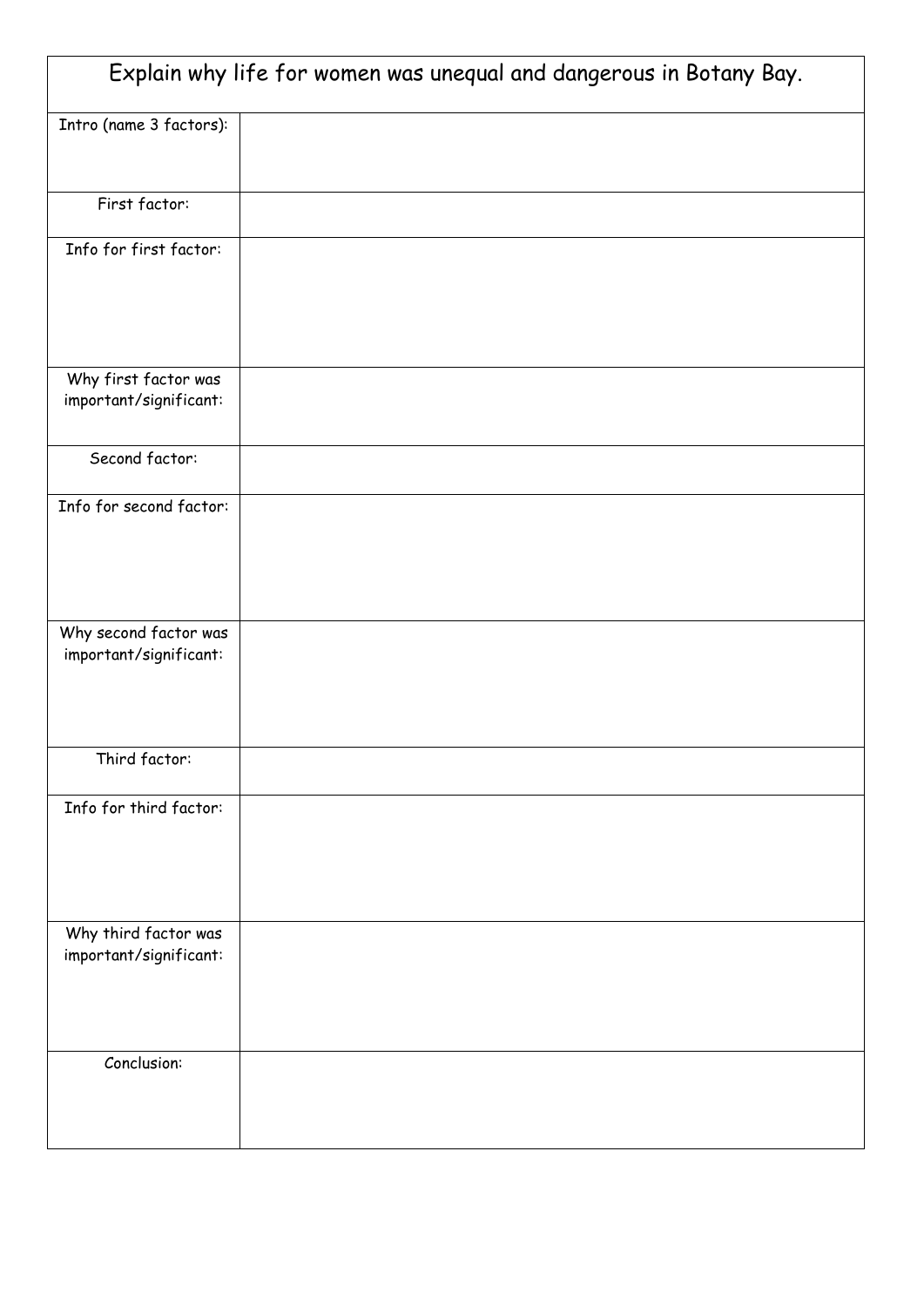| Explain why harsh punishments were used on offenders in Botany Bay. |  |  |
|---------------------------------------------------------------------|--|--|
| Intro (name 3 factors):                                             |  |  |
| First factor:                                                       |  |  |
| Info for first factor:                                              |  |  |
| Why first factor was<br>important/significant:                      |  |  |
| Second factor:                                                      |  |  |
| Info for second factor:                                             |  |  |
| Why second factor was<br>important/significant:                     |  |  |
| Third factor:                                                       |  |  |
| Info for third factor:                                              |  |  |
| Why third factor was<br>important/significant:                      |  |  |
| Conclusion:                                                         |  |  |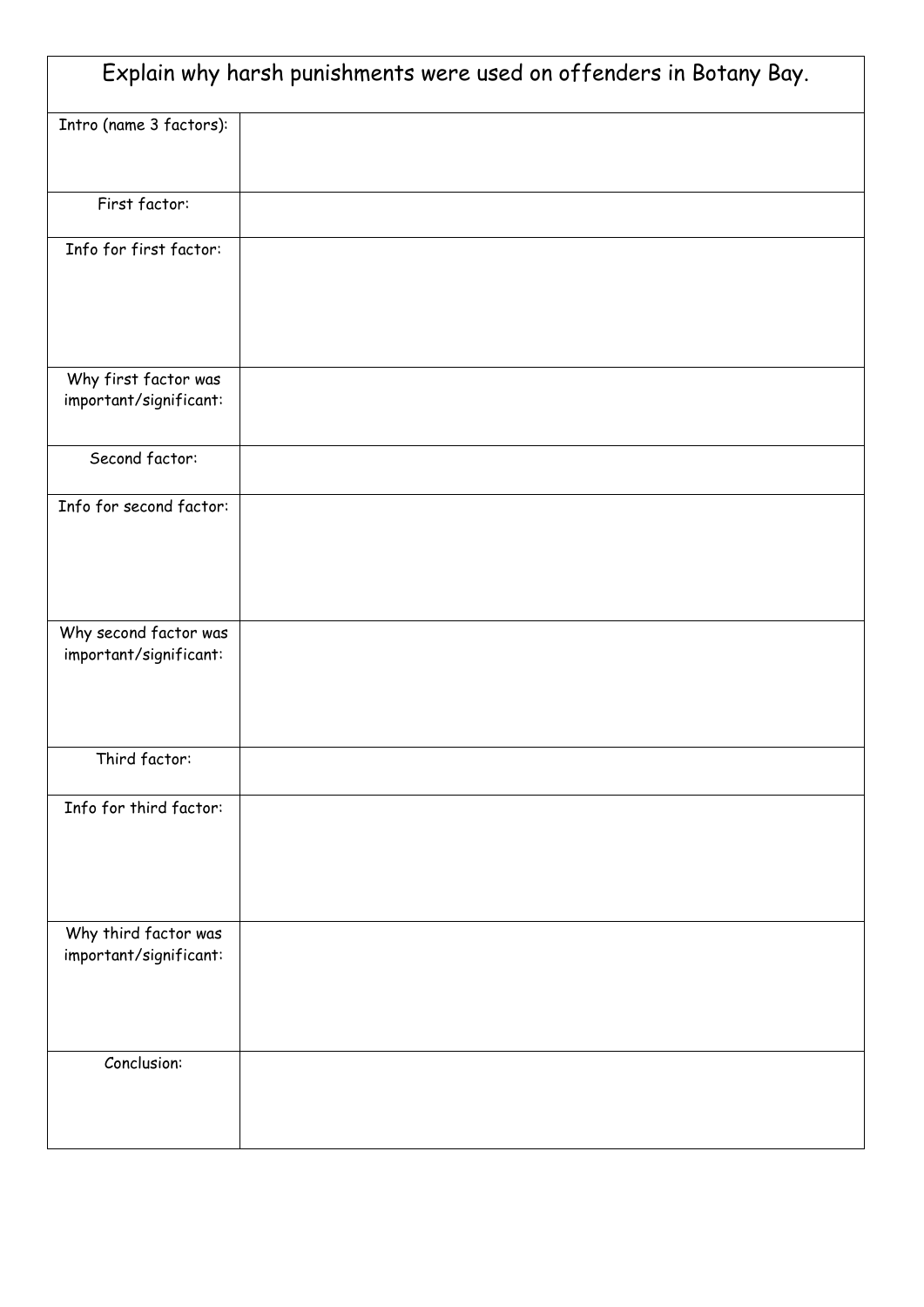| Explain why the penal colony was significant as a form of punishment. |  |  |
|-----------------------------------------------------------------------|--|--|
| Intro (name 3 factors):                                               |  |  |
| First factor:                                                         |  |  |
| Info for first factor:                                                |  |  |
| Why first factor was<br>important/significant:                        |  |  |
| Second factor:                                                        |  |  |
| Info for second factor:                                               |  |  |
| Why second factor was<br>important/significant:                       |  |  |
| Third factor:                                                         |  |  |
| Info for third factor:                                                |  |  |
| Why third factor was<br>important/significant:                        |  |  |
| Conclusion:                                                           |  |  |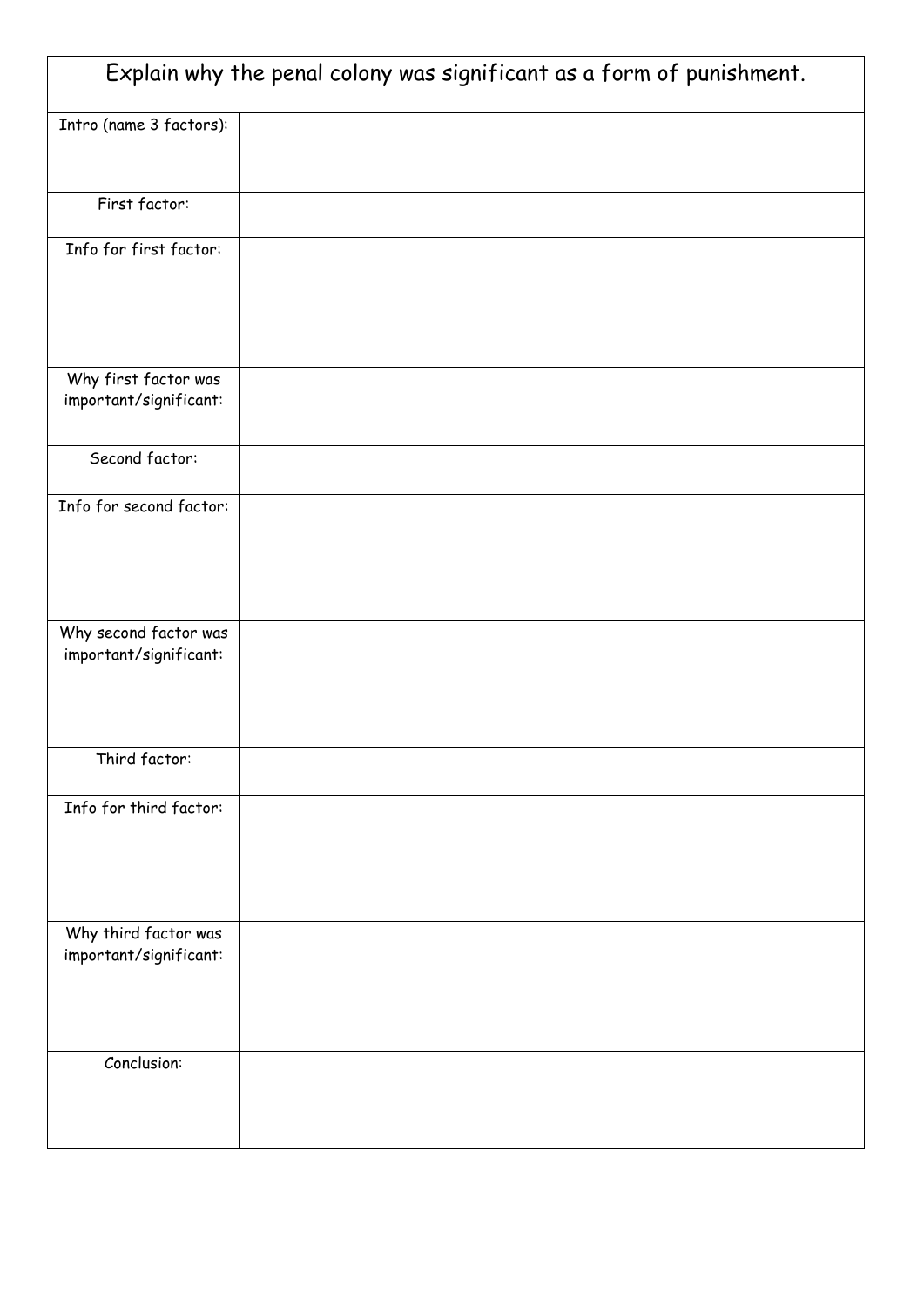| Explain why there were changes in the treatment of convicts in Botany Bay. |  |  |
|----------------------------------------------------------------------------|--|--|
| Intro (name 3 factors):                                                    |  |  |
| First factor:                                                              |  |  |
| Info for first factor:                                                     |  |  |
| Why first factor was<br>important/significant:                             |  |  |
| Second factor:                                                             |  |  |
| Info for second factor:                                                    |  |  |
| Why second factor was<br>important/significant:                            |  |  |
| Third factor:                                                              |  |  |
| Info for third factor:                                                     |  |  |
| Why third factor was<br>important/significant:                             |  |  |
| Conclusion:                                                                |  |  |